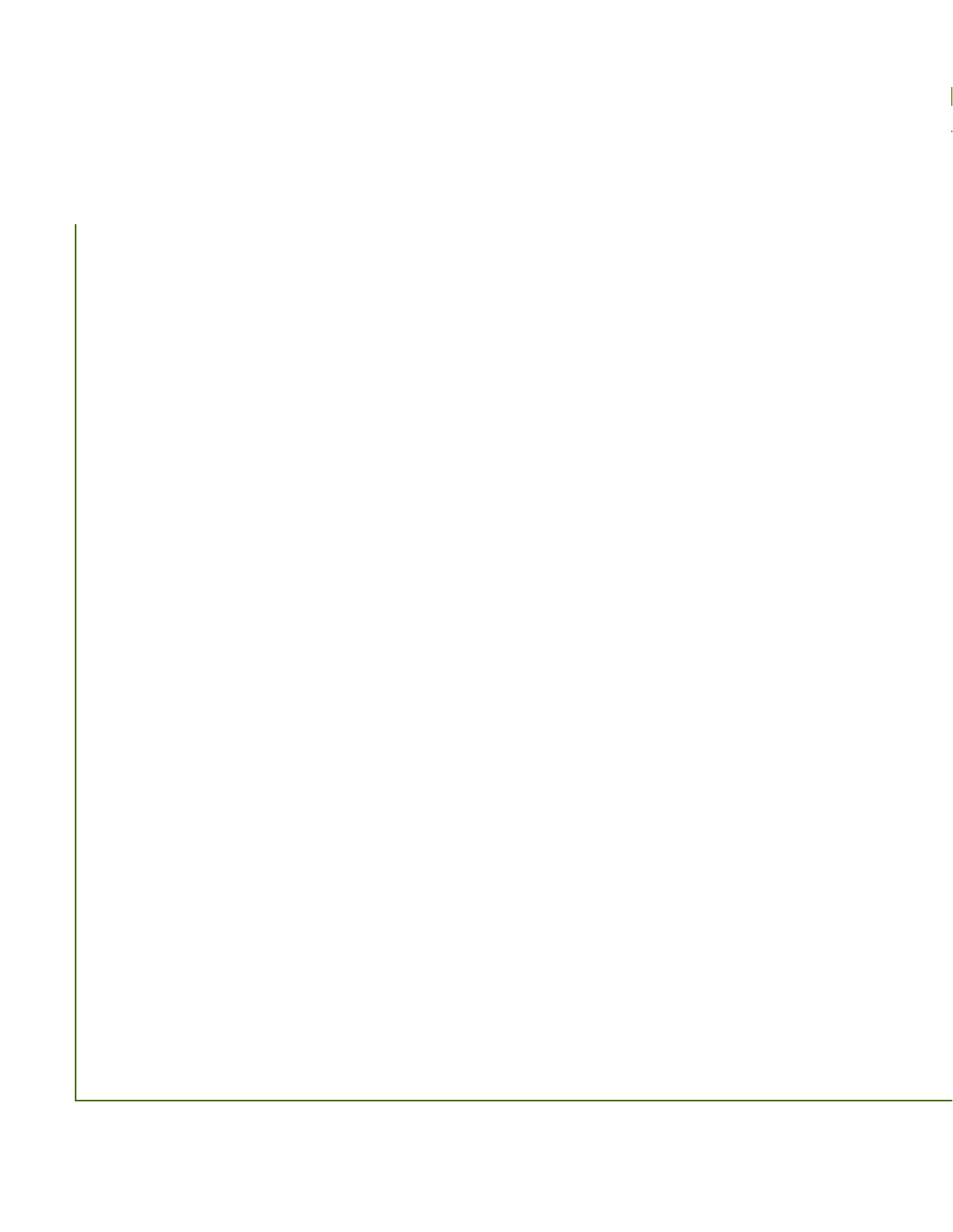*McREL INSIGHTS*

# **Professional Development Analysis**

**by Ravay Snow-Renner and Patricia A. Lauer**

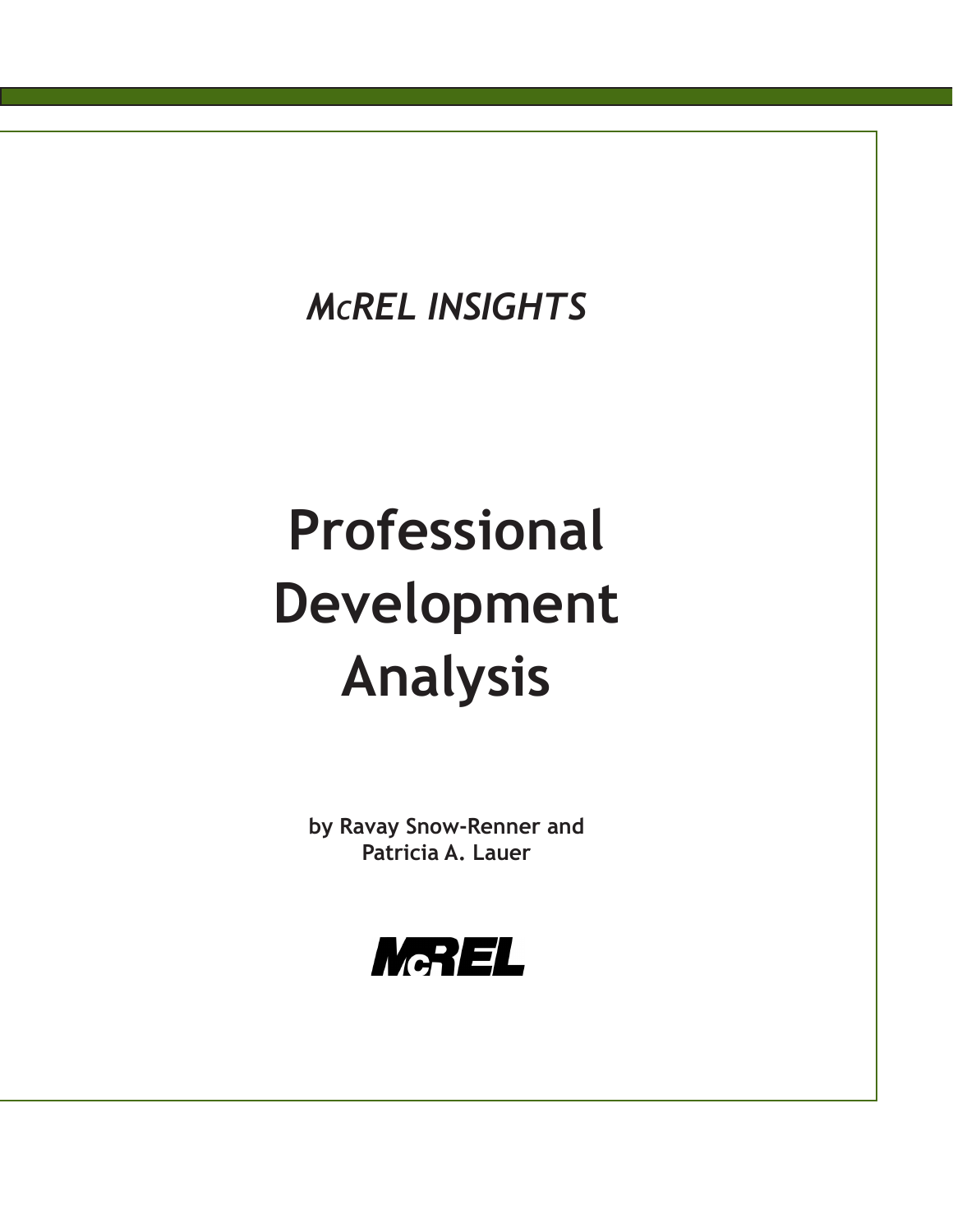

#### **Acknowledgements**

Studies for the *Professional Development Analysis* were collected as part of McREL's 2005 research synthesis, *The Influence of Standards on K–12 Teaching and Student Learning: A Research Synthesis.* Thanks to the authors: Patricia A. Lauer, David Snow, Mya Martin-Glenn, Rebecca J. Van Buhler, Kirsten Stoutemyer, and Ravay Snow-Renner. The full synthesis is available at www.mcrel.org.

**For more information, contact McREL at** Mid-continent Research for Education and Learning 4601 DTC Boulevard, Suite 500 Denver, CO 80237 Phone: 303.337.0990 Fax: 303.337.3005 E-mail: info@mcrel.org Web site: www.mcrel.org

© 2005 McREL

This document has been funded at least in part with federal funds from the U.S. Department of Education under contract number ED-01-CO-0006. The content of this publication does not necessarily reflect the views or policies of the Department of Education nor does mention of trade names, commercial products, or organizations imply endorsements by the U.S. Government.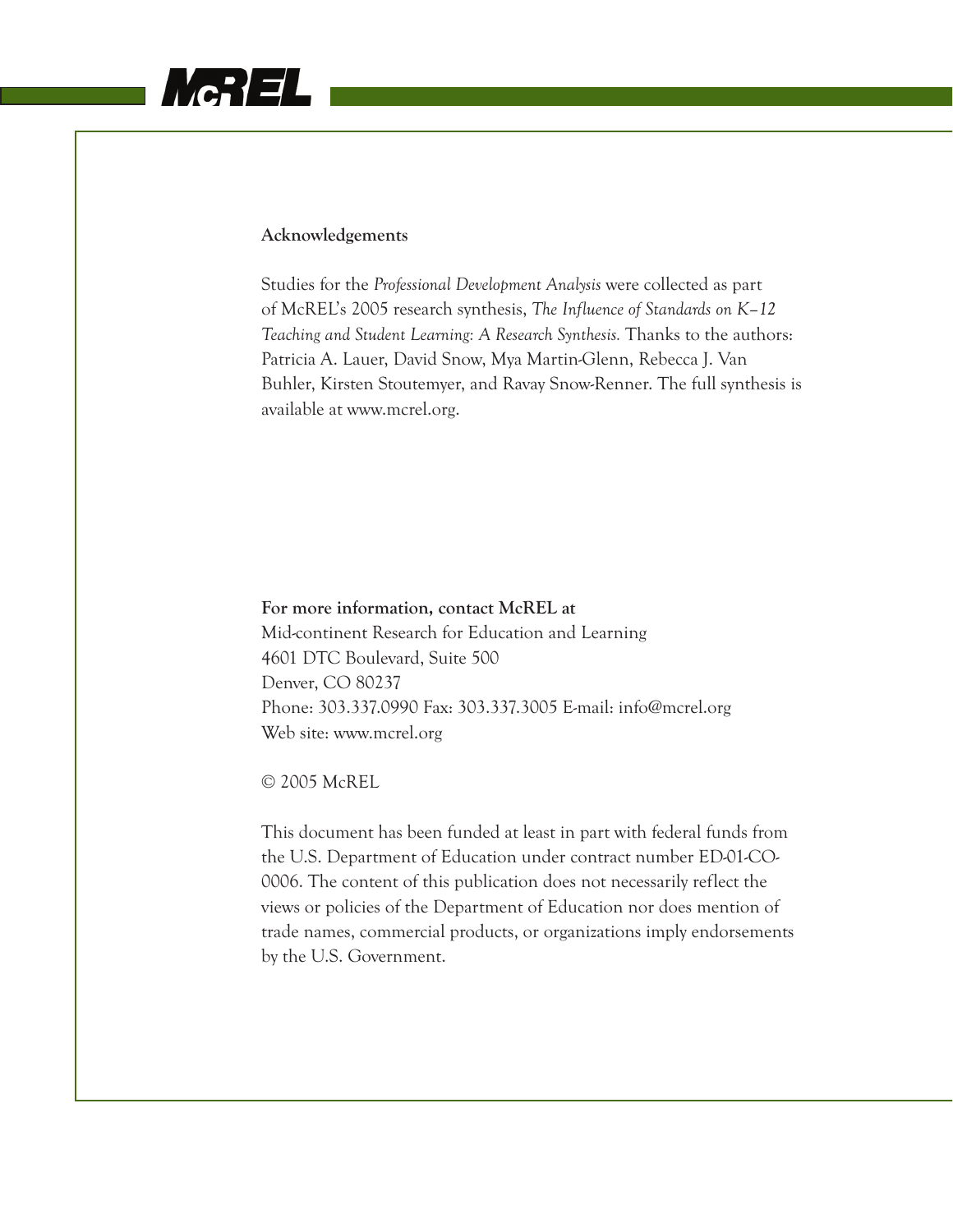# **Table of Contents**

| Research on Standards-Based Professional Development3      |
|------------------------------------------------------------|
|                                                            |
|                                                            |
|                                                            |
|                                                            |
| Collective participation, coherence, and active learning10 |
| Professional Development and Achievement  12               |
| The Policy and Practice are not Aligned with Quality       |
|                                                            |
|                                                            |
| Emphasize High-quality Professional Development Programs16 |
|                                                            |
|                                                            |
| Focus on Particular Areas of District and Teacher Need 18  |
|                                                            |
|                                                            |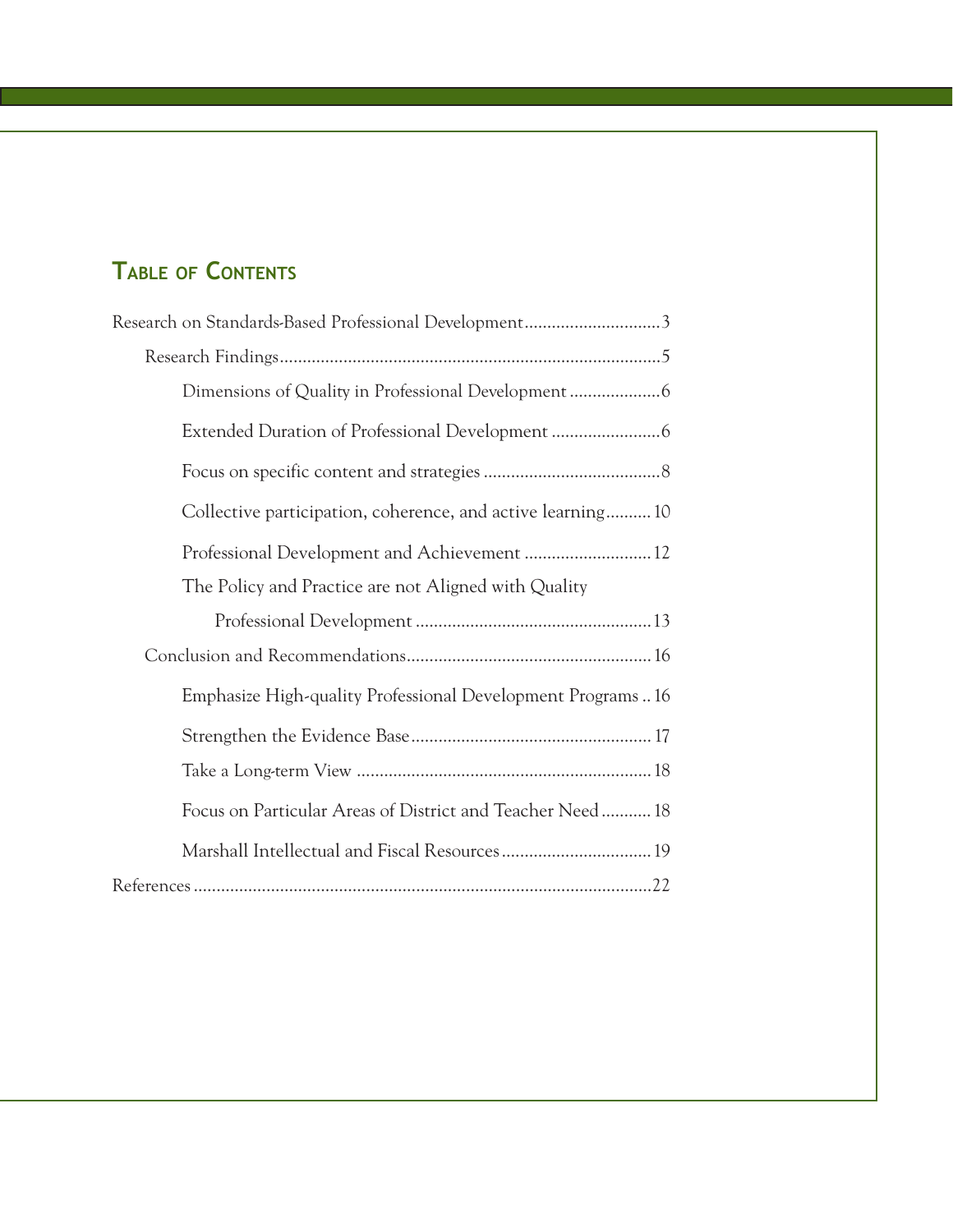

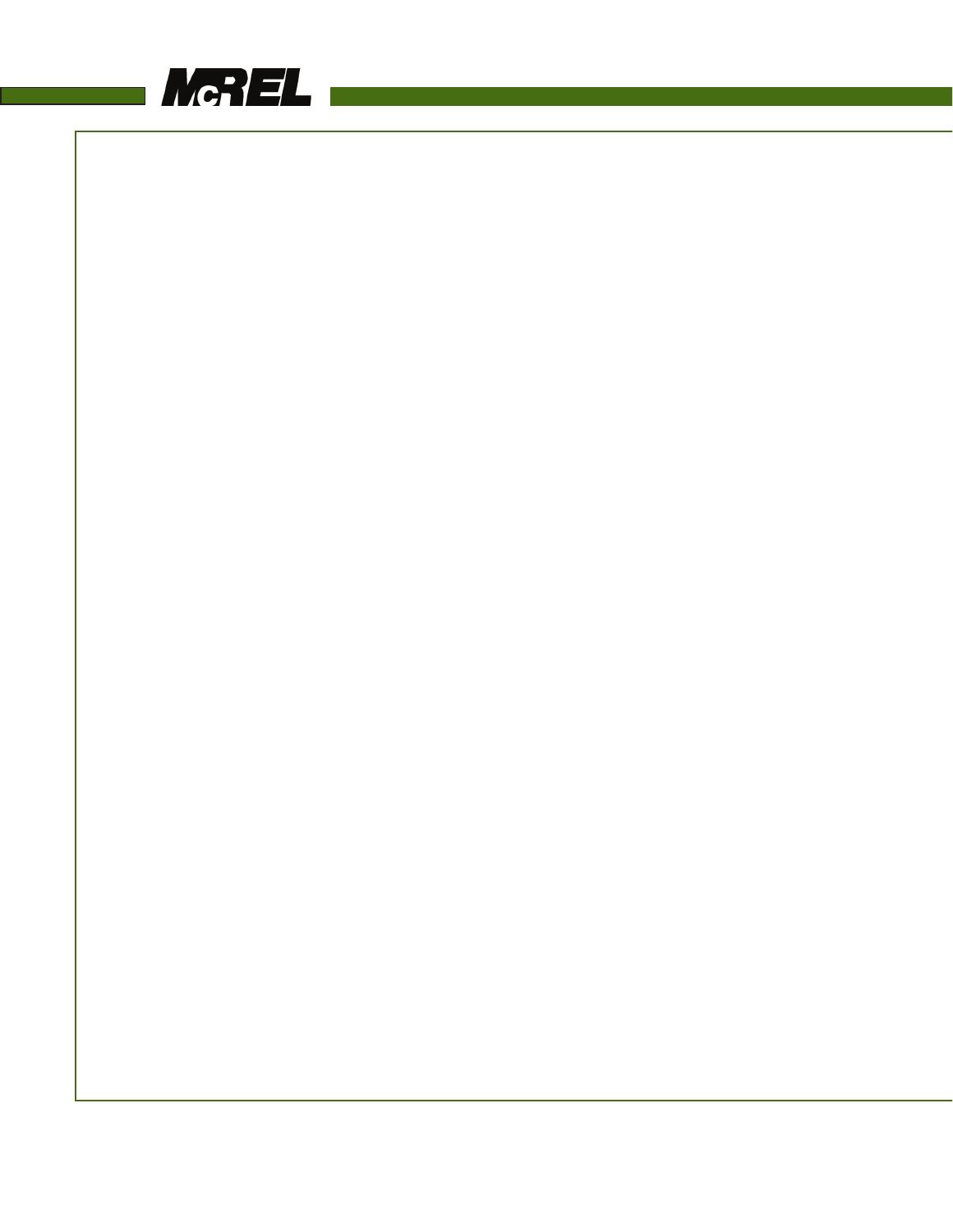# **Professional Development Analysis**

by Ravay Snow-Renner and Patricia A. Lauer

I oday, after two decades of reform, standards define how we think and talk about American education. Almost all states have adopted content standards that define what students should know and be able to do in four core subject areas of language arts, mathematics, and science. All states administer assessments linked to those standards in at least some of those subject areas. The No Child Left Behind Act of 2001(NCLB) has incorporated content standards and assessments into federal law, along with specified consequences for schools that do not meet particular performance requirements.

This direction stems from the theory that standards-based education results in improved teaching and student learning, but there has been no systematic examination of the evidence supporting this theory. To address this lack of analysis, in the summer of 2005, McREL researchers conducted and published a synthesis of the research about the influence of standards on K–12 teaching and student learning. The synthesis focused on three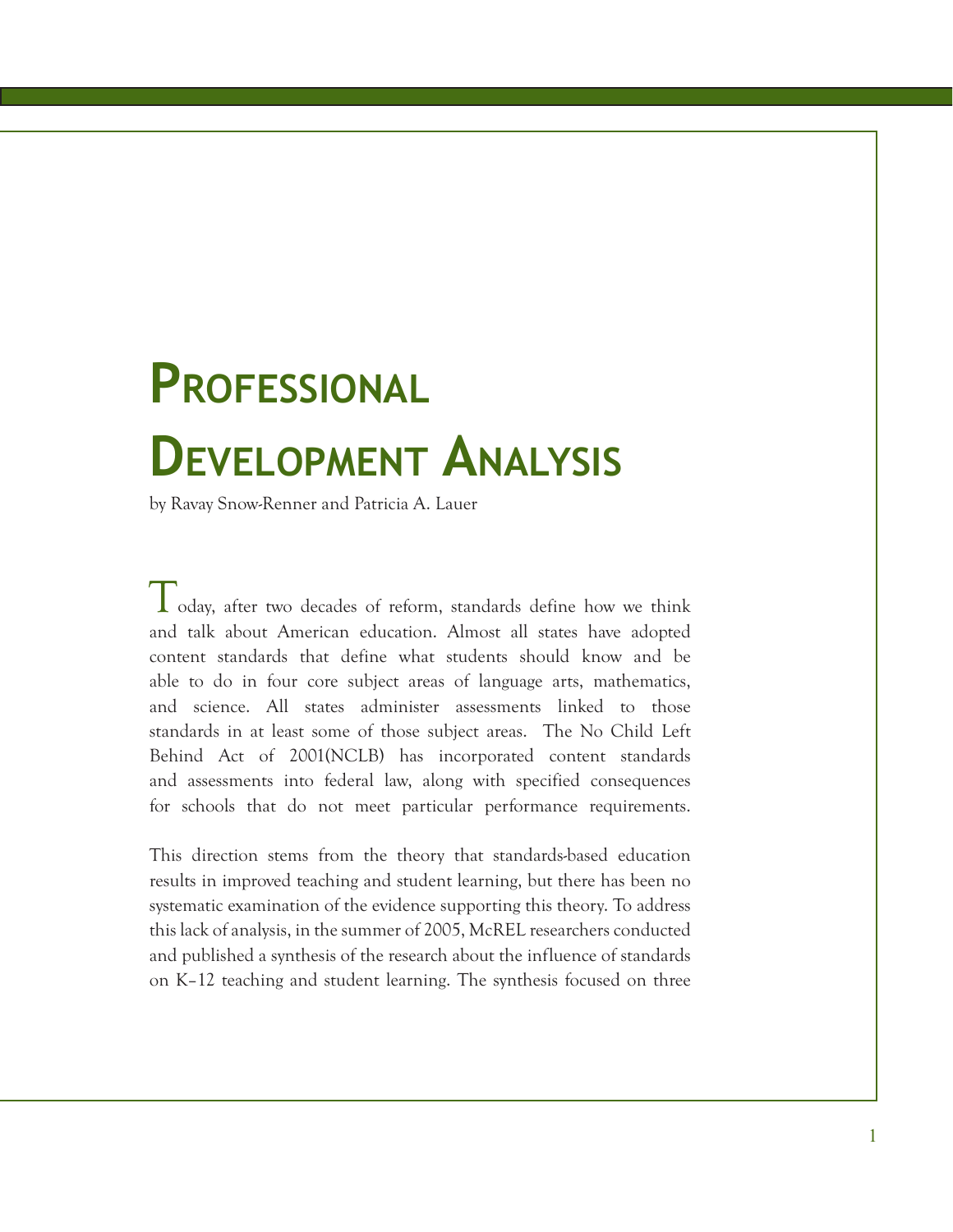

variables closely related to teaching and student learning: standards-based curriculum, standards-based instructional guidelines, and standards-based accountability assessments.

In conducting the synthesis, the first thing we found was that, in the research, "standards-based" education had at least two definitions.

• The first definition emphasizes the content that teachers need to cover in classrooms and the outcomes that are required to demonstrate success. It specifies a policy approach focusing on

- a) Broad goals for student learning (or content standards)
- b) Definitions of student performance relative to those goals
- c) Assessment that provides feedback about learning

• The second definition draws on the content-based instructional reforms of the NCTM and other groups. This definition of "standards-based" can also mean "reform-oriented," and incorporates constructivist ideas about learning, including student-centered pedagogy, active learning, and cooperative grouping structures.

So what does this mean for teacher learning? Using the first definition of "standards-based education," the policy definition, teachers may not need to learn much beyond the content they need to cover according to content standards. However, if we consider standards as "reformoriented," embodying higher order learning skills, the answer becomes more complex.

Teachers tend to teach in the ways that they are taught. They develop instructional repertoires that are consistent with their beliefs and attitudes about content and student learning. Often, these are firmly nested within the paradigm of teacher-centered instruction. But, if teachers are asked to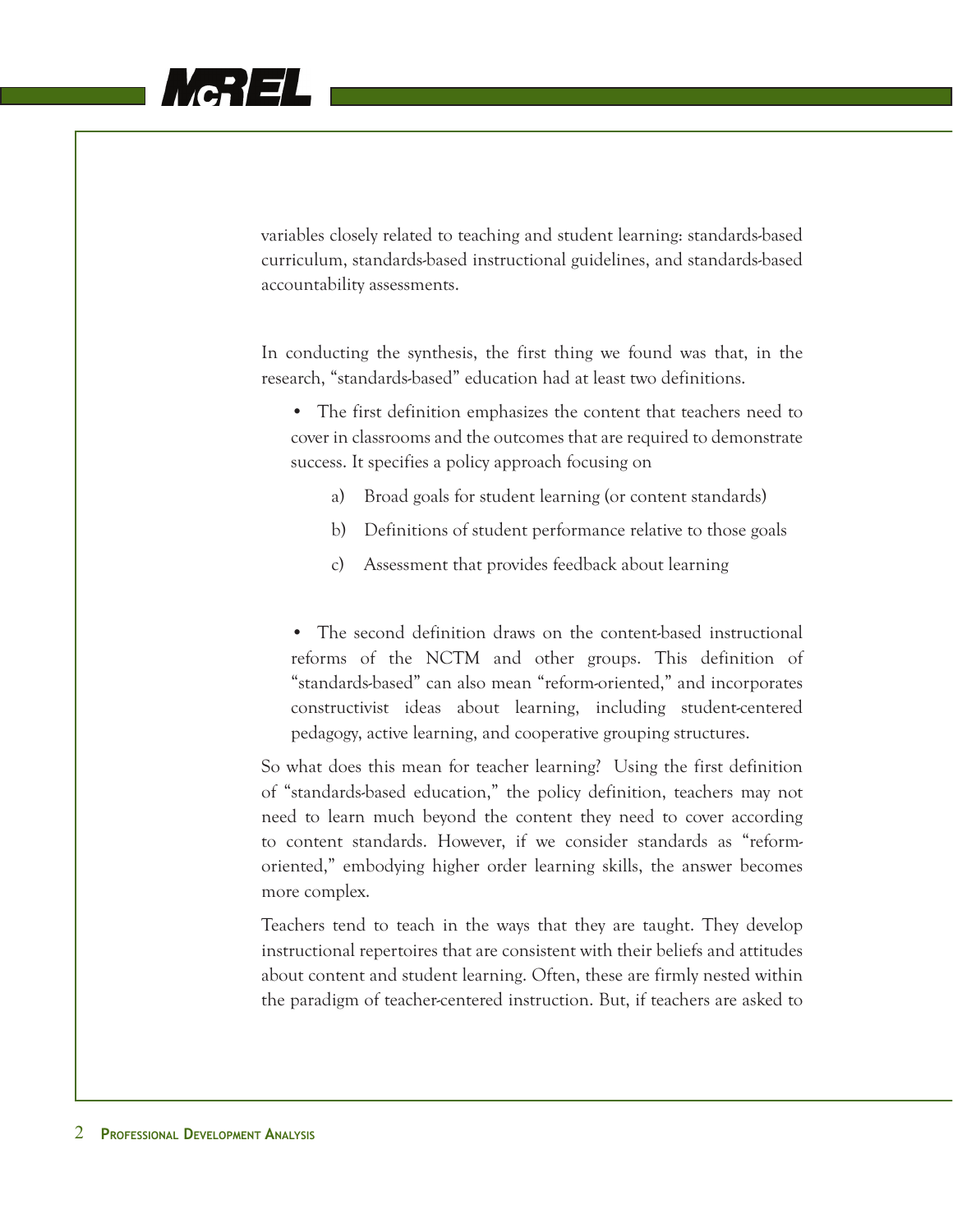shift to more student-centered ways of instruction, they also must adjust their beliefs to fit the new paradigm. To teach in the ways envisioned by standards reformers, teachers need strong content knowledge and the ability to change their pedagogical repertoire as well as their underlying beliefs and attitudes about it.

To do this successfully, teachers need opportunities for deep learning of content, as well as opportunities to learn how to use reform-oriented strategies, practice those strategies in the classroom, and observe their effects on student learning. Therefore, standards-based professional development is the cornerstone of a successful standards-based system.

## **Research on Standards-Based Professional Development**

Initially, we included standards-based professional development as a topic for the broader McREL research synthesis conducted in the summer. Sixty articles were selected through systematic searches of the literature and clearinghouse services such as ERIC, Psychological Abstracts, and Dissertation Abstracts. Further searching into some of those references led to another 11 studies of standards-based professional development. The studies were synthesized for this article and the main results are reported here. To be included in the professional development synthesis, studies needed to address the following research question: What is the influence of standards-based professional development on teacher instruction and student achievement?

**To be included in the professional development synthesis, studies needed to address the following research question:**

What is the influence of standards-based professional development on teacher instruction and student achievement?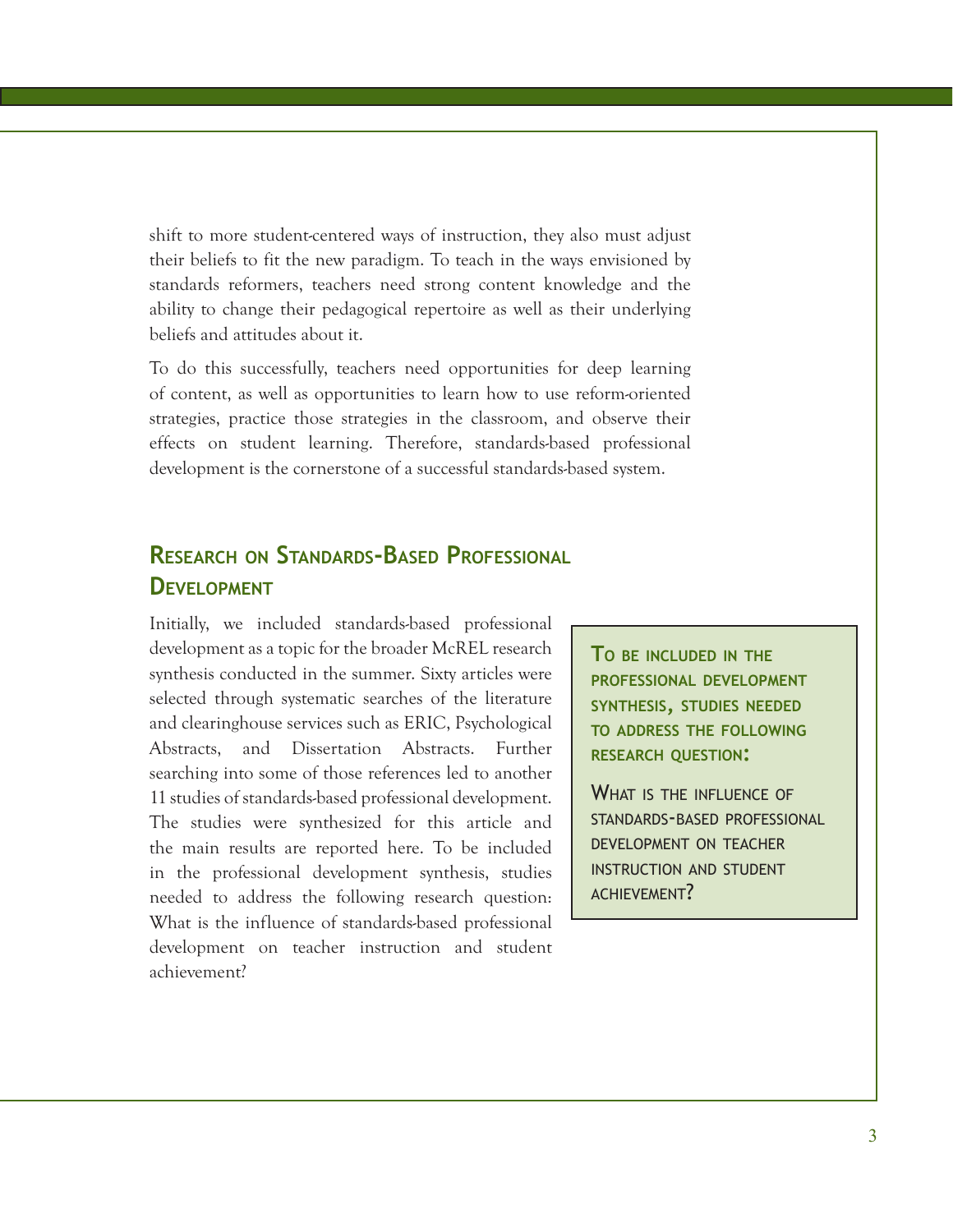Studies also needed to meet the same criteria for inclusion that we had established for the larger synthesis, including quality criteria for the methods used. Each study that met the criteria was coded using a standard form parallel to the coding process for the broader research synthesis. For a complete description of the synthesis search, coding processes, and inclusion criteria, see *The Influence of Standards on K–12 Teaching and Student Learning: A Research Synthesis* (Lauer, P., et al., 2005), available at www.mcrel.org.

Of the 71 studies read, 54 met our requirements for inclusion and were reviewed as part of this synthesis. Another 17 articles were bundled with other studies that they duplicated or complemented (for instance, if there were multiple evaluation reports of a long-term professional development intervention). Therefore, we included 54 articles that addressed 37 major studies.

Of these 37 studies, most were descriptive, but many used both quantitative and qualitative data. Five studies used quantitative quasiexperimental designs, where data from comparison groups were analyzed to try to attribute changes in teacher instruction or student achievement to a particular professional development intervention. But most studies lacked comparison groups. Mixed-method studies were common (10 of the studies reviewed used quantitative and qualitative methods), as were quantitative non-experimental studies (another 13 studies used quantitative data with no comparison groups). Finally, nine qualitative studies provided insight on how teachers structure their learning in professional development opportunities. Most of the studies focused on particular content in mathematics, science, or both, with fewer studies of language arts and social studies.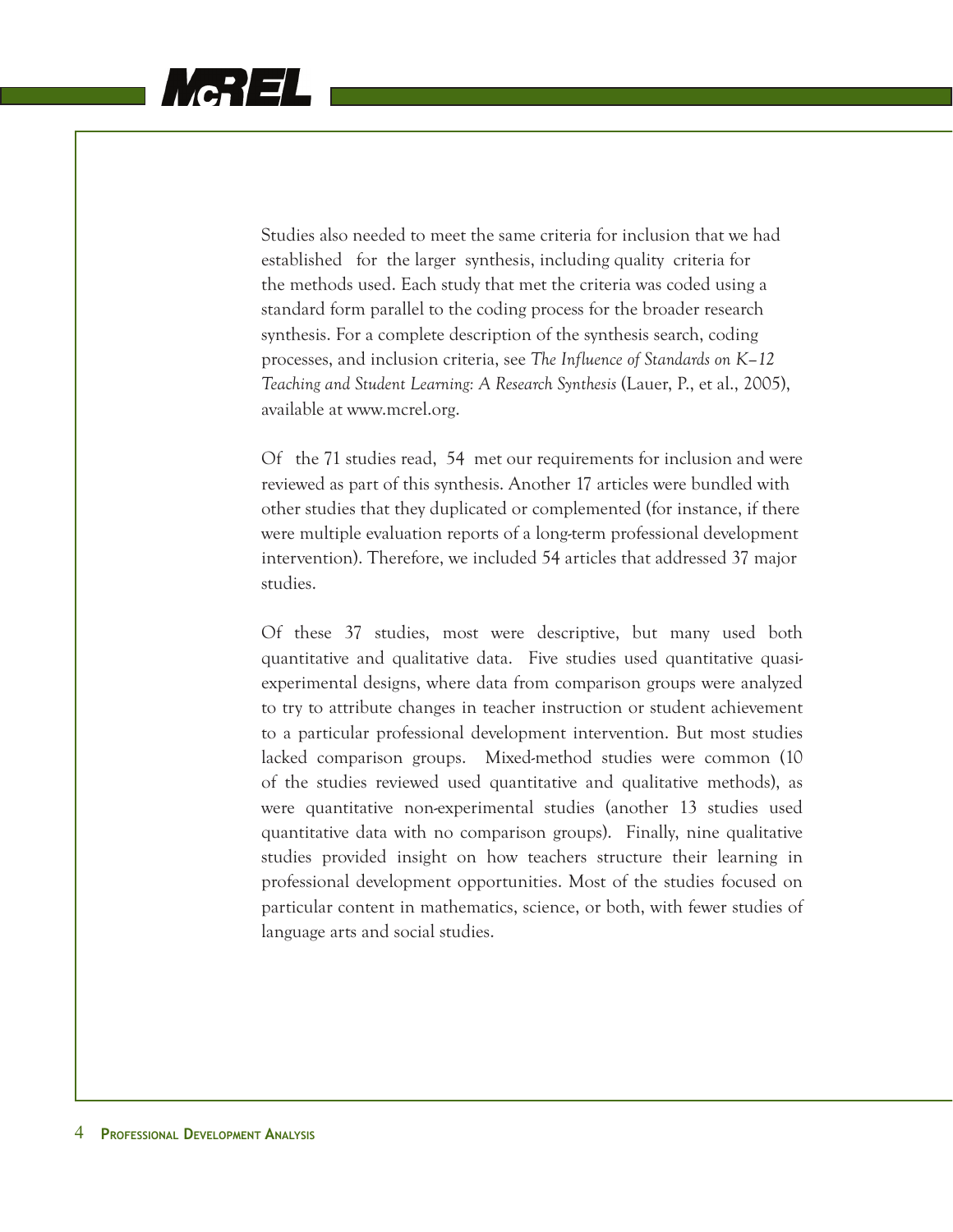Here we provide highlights of the research on the influence of standardsbased professional development on teacher instruction and student achievement. We identify trends in the data across the studies and point out possible moderators of the findings based on individual studies. We then examine the current policy environment for professional development in light of these findings, and identify the implications for policymakers in the Central Region.

### **Research Findings**

Standards-based professional development can have a positive effect on classroom practice, particularly in terms of reform-oriented practices. It can also have a positive effect on student achievement. But the research is very mixed. Research/evaluation designs cannot always attribute effects to a specific professional development opportunity, either because there is no comparison group, or because professional development is often part of a multi-pronged systemic improvement strategy.

In addition to the attribution issue described above, we can identify two other sources of variance in the professional development research:

- Professional development, even when standards-based, can vary widely in quality. Fortunately there are a number of studies that have refined the definition of high-quality professional development.
- Available achievement measures may be poorly aligned with the learning goals of the professional development. Using mismatched tests to measure the impact of professional development is analogous to planting apple trees but counting oranges to measure the success of the apple crop!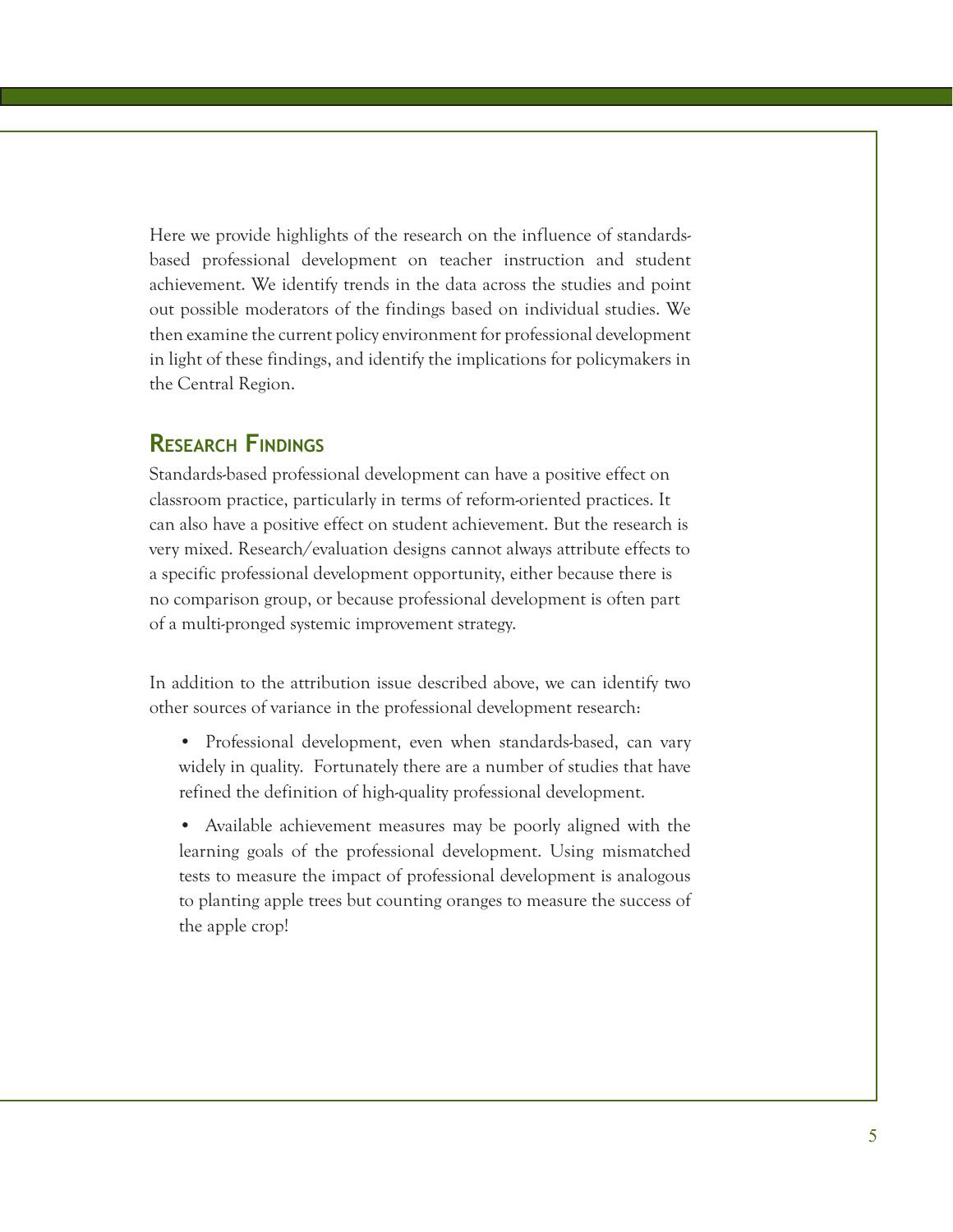

#### Dimensions of Quality in Professional Development

Further, the research indicates that such professional development holds promise for improving student achievement, although these data are more inconsistent. A number of studies have found similar aspects of professional development quality (e.g., the National Staff Development Council, 2001; Guskey, 2003); however this paper focuses on the themes emergent from our synthesis.

Based on our synthesis of the research, professional development that is most likely to positively affect teacher instruction is

- Of considerable duration
- Focused on specific content and/or instructional strategies rather than general
- Characterized by collective participation of educators (in the form of grade-level or school-level teams)
- Coherent
- Infused with active learning, rather than a stand-and-deliver model

#### Extended Duration of Professional Development

Overall, the data suggest that deep changes in teacher instruction, like those required by reformers, take considerable time. Often, this may entail initial participation in a summer training institute and then followup throughout the school year with on-site coaches to encourage teacher reflection and facilitate instructional change. For instance, one long-term evaluation of the Merck Institute for Science Education (MISE) used surveys to explore the relationship between professional development and teachers' use of reform-based teaching practices in science. The researchers found that teachers who had 80 or more hours of science-related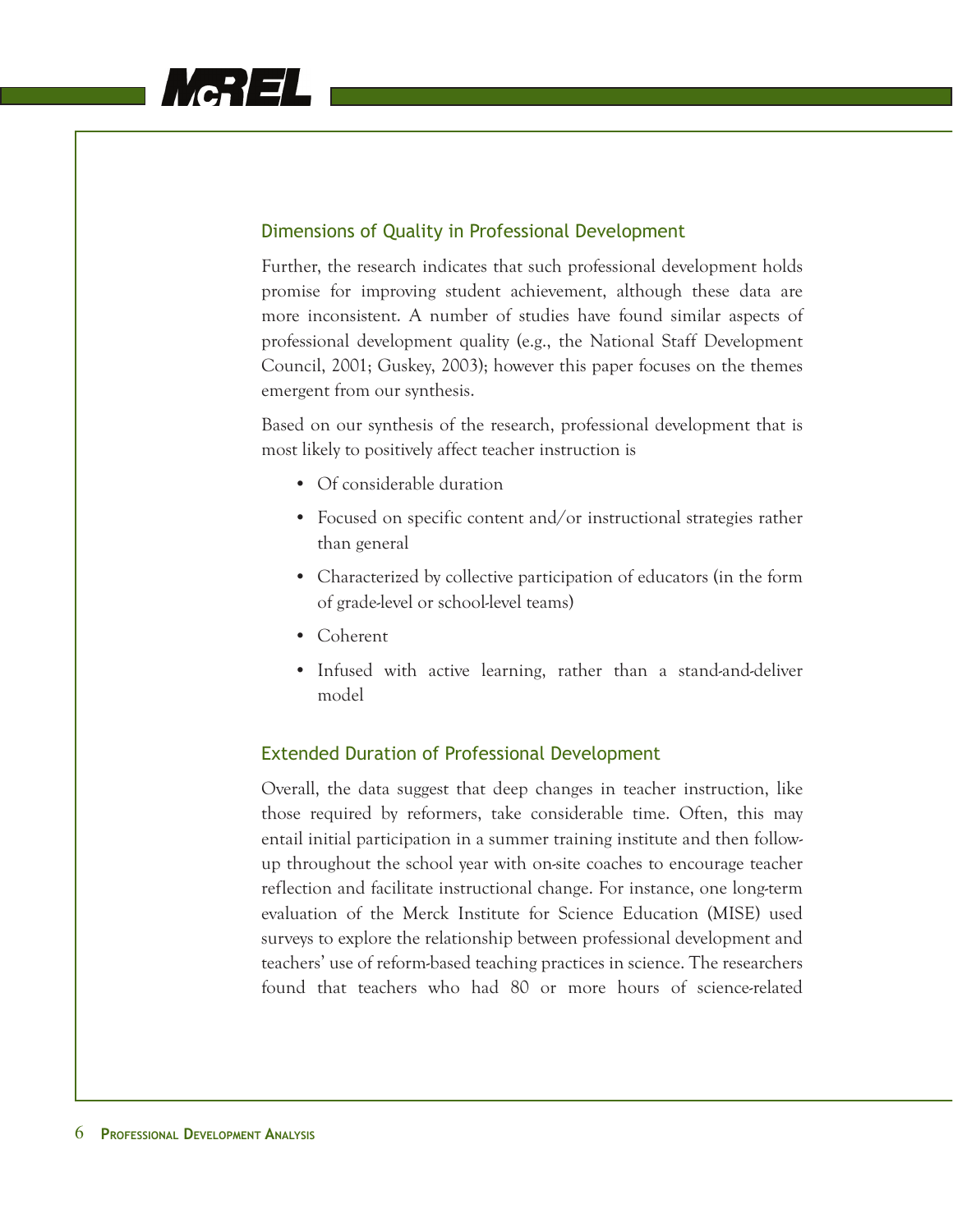professional development during the previous year were significantly more likely to use reform-based teacher instruction than teachers who had fewer hours (Corcoran, McVay, & Riordan, 2003). They also found that student achievement improved significantly with increased exposure to reformbased teacher instruction, but with less consistency.

Another study found similar patterns in the relation between duration of standards-based professional development and reform-oriented changes in teacher instruction. Using data from the National Science Foundation's Local Systemic Change (LSC) initiative, Supovitz and Turner (2000) found statistical associations between the amount of teacher professional development and use of inquiry-based teaching practices in science. It was only after participating in at least 80 hours of professional development in the previous year that teachers reported using inquiry-based practices significantly more frequently than teachers with fewer hours. In terms of creating an "investigative classroom culture," the study found that substantive change occurs mainly after 160 hours of professional development.

This pattern occurs within considerable variation in teacher practice. Even with long-term efforts, there can still be considerable variation in implementation; evaluation studies of the LSC initiative indicated that, even after several years, teachers, although improving, tended to struggle with using higher-order questioning strategies and demonstrating "big picture" meaning for how activities fit into the larger content domain (Pasley, 2002). Even so, the more time spent on professional development, the more coherent teacher instruction relative to national mathematics or science standards (Boyd, Banilower, Pasley & Weiss, 2003).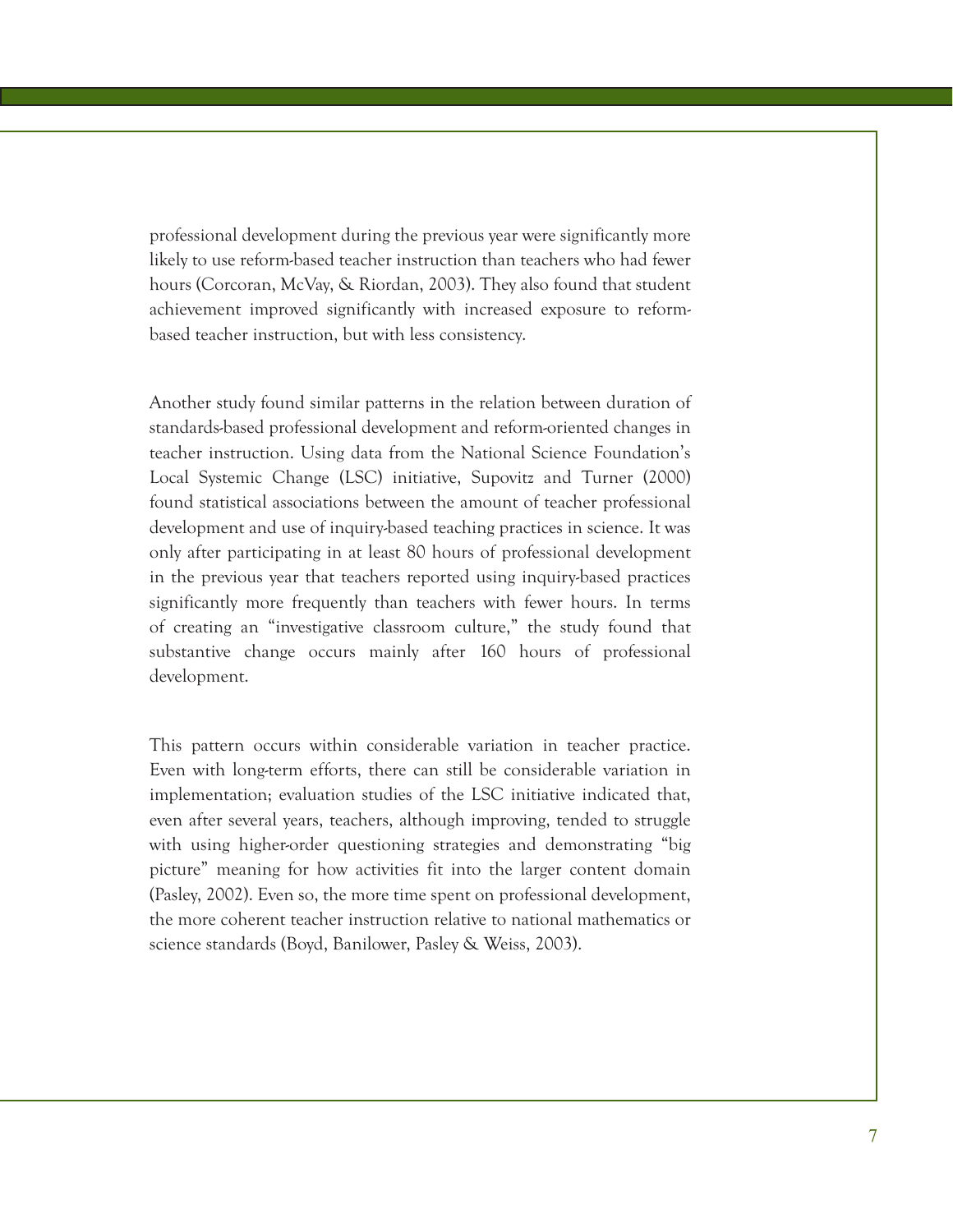

The relation with achievement is less consistent, although, in general, student achievement is positively correlated with extent of teacher participation in quality professional development. One issue is that there may be a transition period before achievement gains are realized, particularly for disadvantaged students. Banilower (2002) found that student achievement growth was associated with extensive teacher participation in the LSC professional development, but that, in some cases, student performance gaps seemed to widen relative to participation. This could be because it may be more difficult for disadvantaged students to make the transition to a student-centered style of learning—or that their teachers can only make incremental adjustments in instruction. The size of achievement gaps decreased with increased teacher time spent on professional development, indicating that teachers can work through this plateau with more training.

#### Focus on specific content and strategies

Changes in practice also depend on a sustained and targeted professional development focus on particular content knowledge and instructional strategies to have effects on teacher instruction and achievement. In their research study on the effects of California mathematics replacement units on reform-oriented instruction and student achievement, Cohen and Hill (2000) noted that the content of what teachers learn is very important. They found that professional development focused on specific curricula resulted in more reform-oriented practice than more general professional development. And reform-oriented teacher instruction was positively related to student achievement. The researcher findings suggest that, for classroom practice to change, professional learning opportunities should be

• Grounded in the curriculum that students study,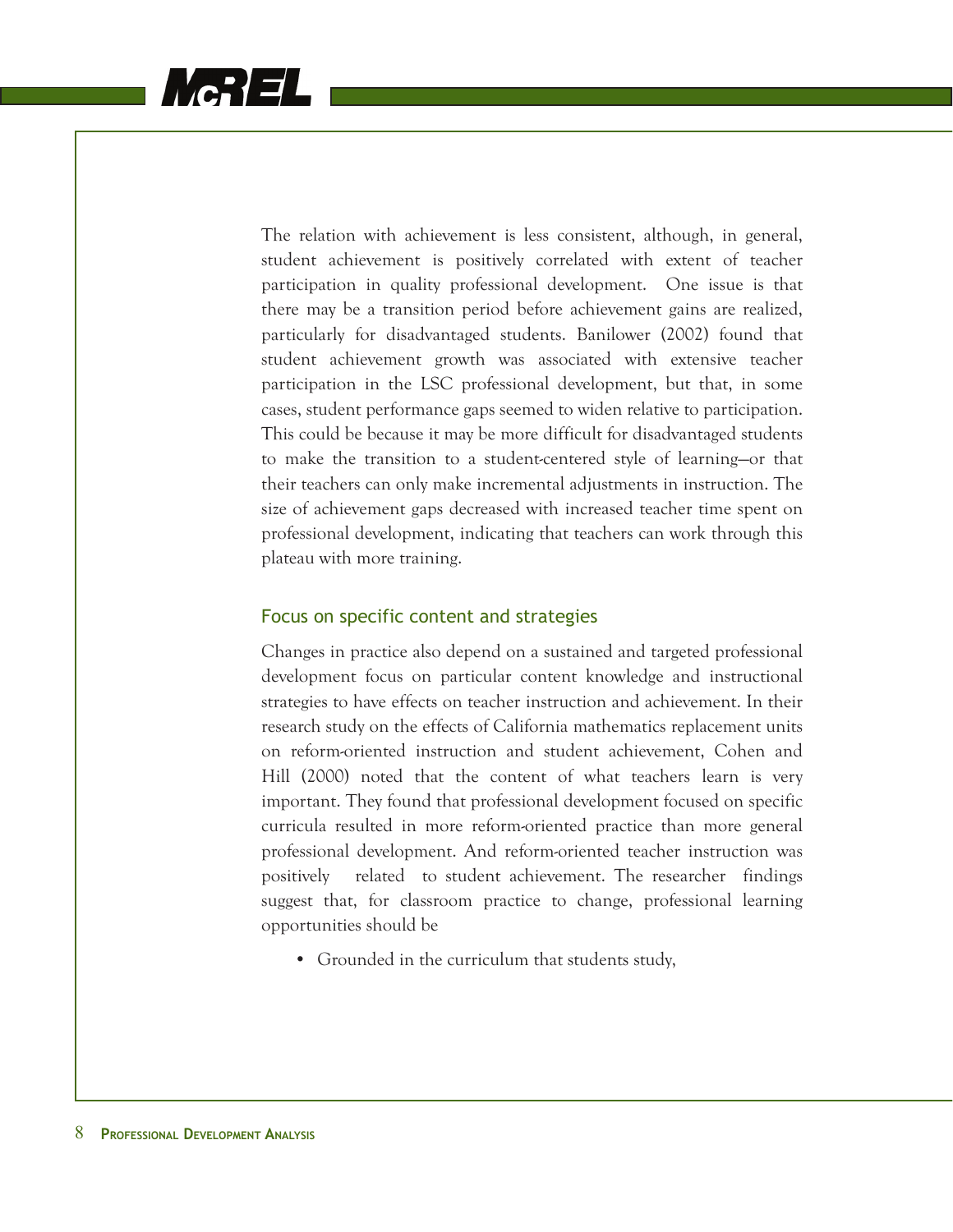- Embedded within an aligned system and connected to several elements of instruction (e.g., assessments, curriculum), and
- Extended in time, with time built in for practice, coaching, and follow-ups.

### **for classroom practice to change, professional learning opportunities should be**

- Grounded in the curriculum that students study,
- Embedded within an aligned system and connected to several elements of instruction (e.g., assessments, curriculum), and
- Extended in time, with time built in for practice, coaching, and follow-ups.

A longitudinal analysis of data from the evaluation of the Eisenhower Professional Development Program in mathematics and science also emphasized the importance of focus, this time on teaching strategies. "Professional development focused on specific higher order teaching strategies increases teachers' use of those strategies in the classroom," say the researchers, with other aspects of quality strengthening the likelihood that professional development leads to changed practice (Porter, Garet, Desimone, Yoon, & Birman, 2000).

There are indications that once teachers learn how to make such instructional changes, the changes are long-lasting; an analysis of teacher instruction relative to participation in Ohio's Project Discovery indicated that the professional development resulted in significant increases in inquiry-based instruction at the middle school level, and that these changes were sustained up to three years after professional development participation (Supovitz, Mayer, & Kahle, 2000).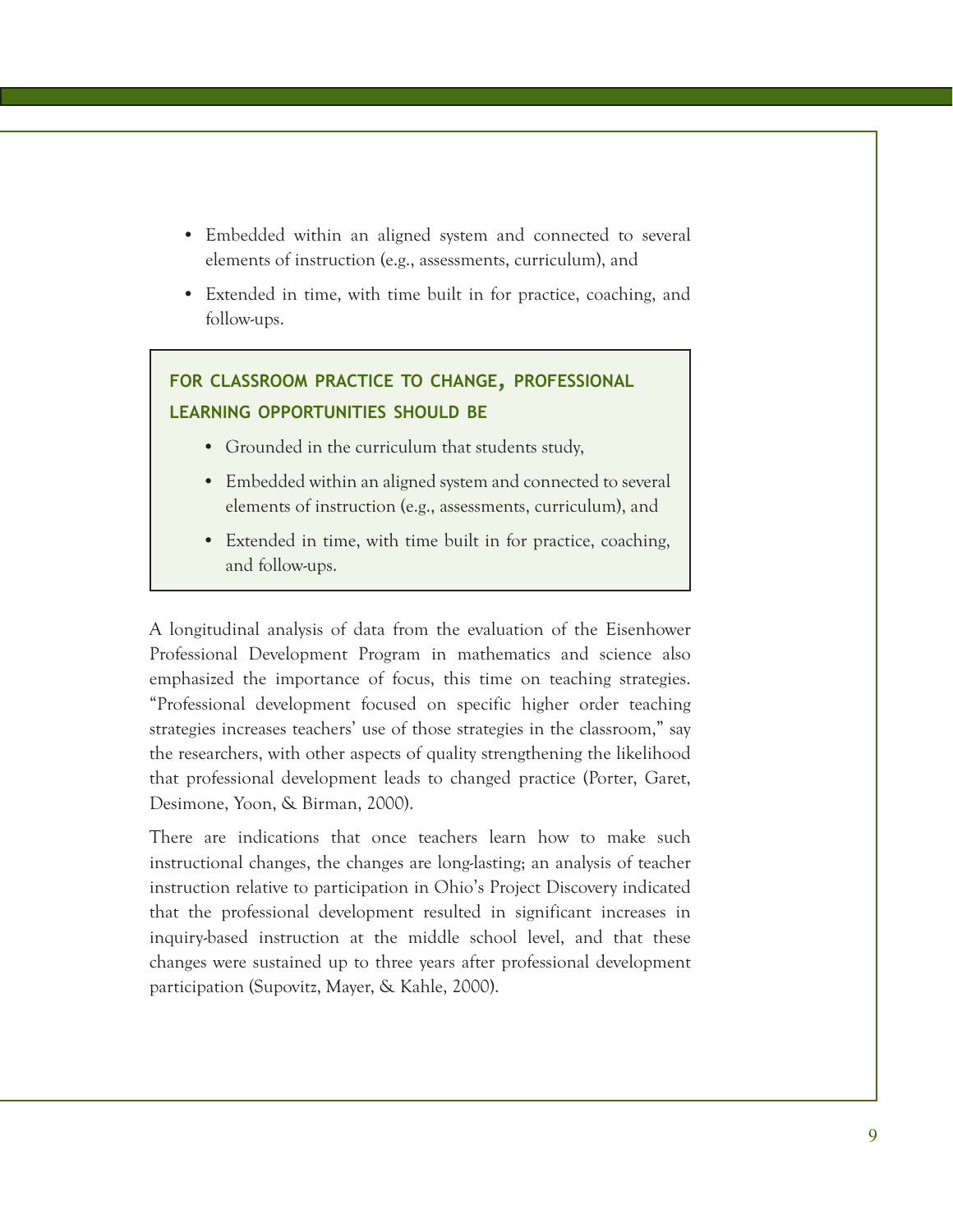

Using student data to provide a focus for professional development and to evaluate its effectiveness is one approach to this situation. Fishman, Marx, Best, and Tal (in press) describe this process in terms of using student tests to identify specific science content that students are not learning. They then developed an in-depth active-learning-oriented professional development opportunity linked to that content, and then re-administered the initial test to determine how well the teachers' professional development translated into student learning.

#### Collective participation, coherence, and active learning.

Other important qualities of professional development associated in the research with teacher instructional change and student achievement are collective participation in professional development; coherent approaches to improving student learning, with policies and materials aligning with the professional development focus; and aspects of active learning, in which teachers participate in the same types of sense-making activities that their students would, in a reform-oriented standards-based classroom.

 Porter et al. (2000) affirm the value of focused professional development and identify other aspects of quality that, when present, intensify the effects on teacher instruction. These include the following:

- Professional development of a reform type (e.g., teacher networks) or teacher study groups) rather than workshop or conference participation. Much of the power of reform-type professional development is in its relatively longer duration than more traditional professional development delivery methods.
- Consistency with teachers' goals, other activities, and materials and policies. Professional development has more of an effect when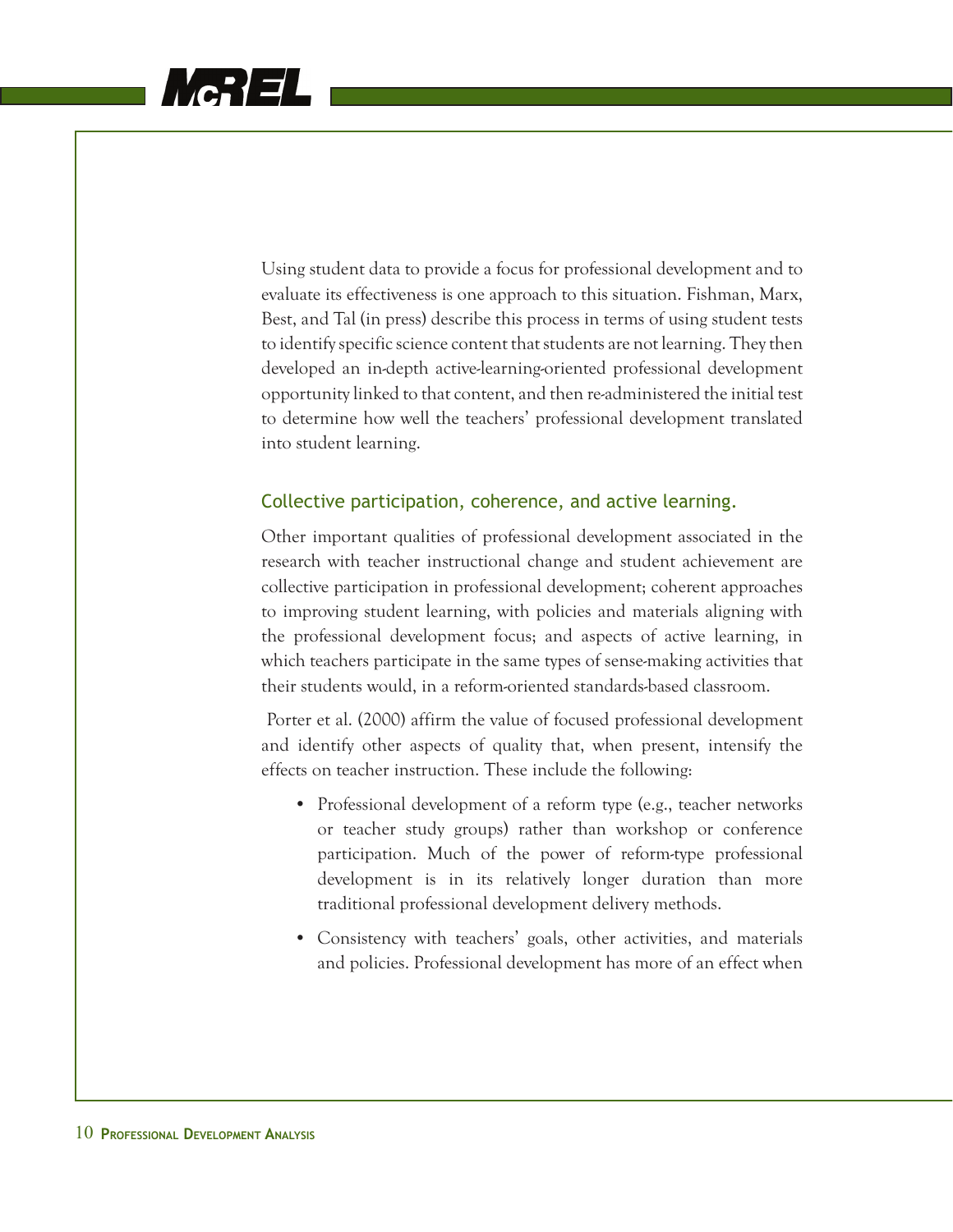its goals are in alignment with instructional materials, student assessments, and policies.

• Collective participation in professional development by a group of teachers or other educators from the same subject, grade, or school. This can provide a broader base of understanding at the local implementation level, not only for teachers, but also for principals and others who can provide instructional support.

Collective participation helps to create school-level support groups and a "critical mass" for instructional change. Data from the MISE evaluation also supports this idea of collective participation. The evaluators found that, on some achievement measures, student performance was related to the proportion of teachers in the school engaged in professional development, but 78 percent of the teachers in the school needed to be engaged in professional development before the relationship was apparent (Corcoran, et al., 2003). So, while depth of professional development is important, in terms of sustained duration and a strong focus, breadth is also important.

Other, nationally-representative data from the evaluation of the Eisenhower Professional Development program indicate that longer-lasting activities tend to emphasize several of these other features of quality; more emphasis on content, more opportunities for teachers to participate in active learning, and more coherence (Garet, Birman, Porter, Desimone, & Herman, 1999).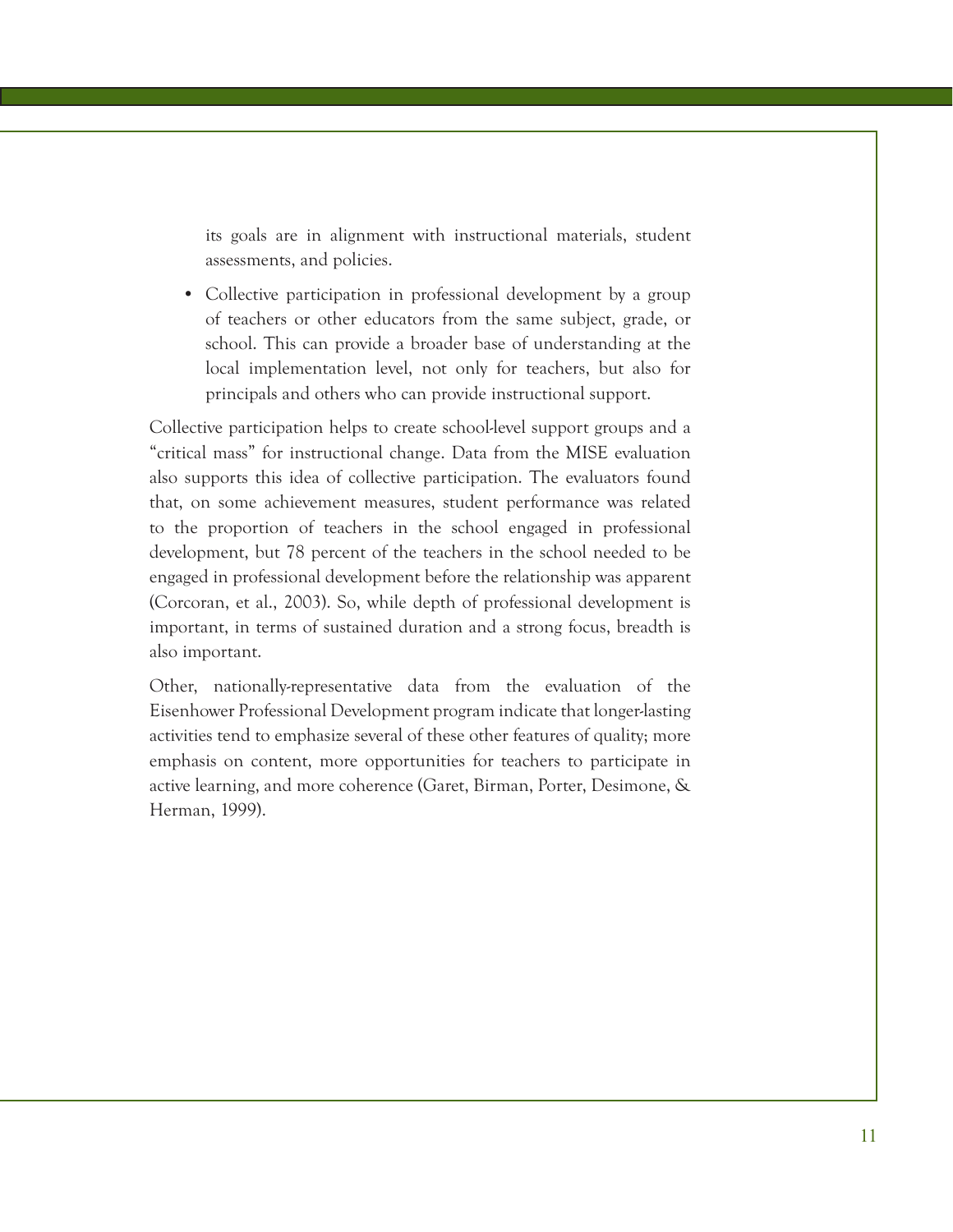

#### Professional Development and Achievement

The research we reviewed indicated a mixed relationship between standardsbased professional development and student achievement. But when studies examine high-quality professional development into the equation (e.g., sustained duration and focus on content, active learning, coherence), a slight positive relationship can be seen. But this is highly dependent on the achievement measure. Even quasi-experimental studies, which are stronger in attributing achievement effects to professional development, may show different results, depending on the measure. For example, one study comparing student mathematics scores for elementary students in a professional development school (PDS) and comparison schools had different findings depending on the achievement measure used. On a holistic measure tied to specific math problem-solving, PDS students outperformed the other students, but differences were inconclusive on two standardized measures (Devlin-Scherer, et al., 1997).

Other studies show inconsistent effects of professional development on achievement by student grade level. Van Haneghan, Pruet, and Bamberger (2004), in their examination of the Marysville Mathematics Initiative, found significant achievement effects for fifth grade students, but not for second grade students, who scored no differently than did their comparison group. Wiley and Yoon (1995), in their analysis of the influence of professional development in California on student achievement, found similarly inconsistent patterns by grade.

Many studies examined student achievement within a short timeframe, but the data have shown that substantive changes in teacher instruction take considerable time. This could have implications for policy, as it might take several years to demonstrate a particular professional development's effect on instruction, let alone student achievement. As we saw with Banilower's (2002) study of teacher LSC participation and student gaps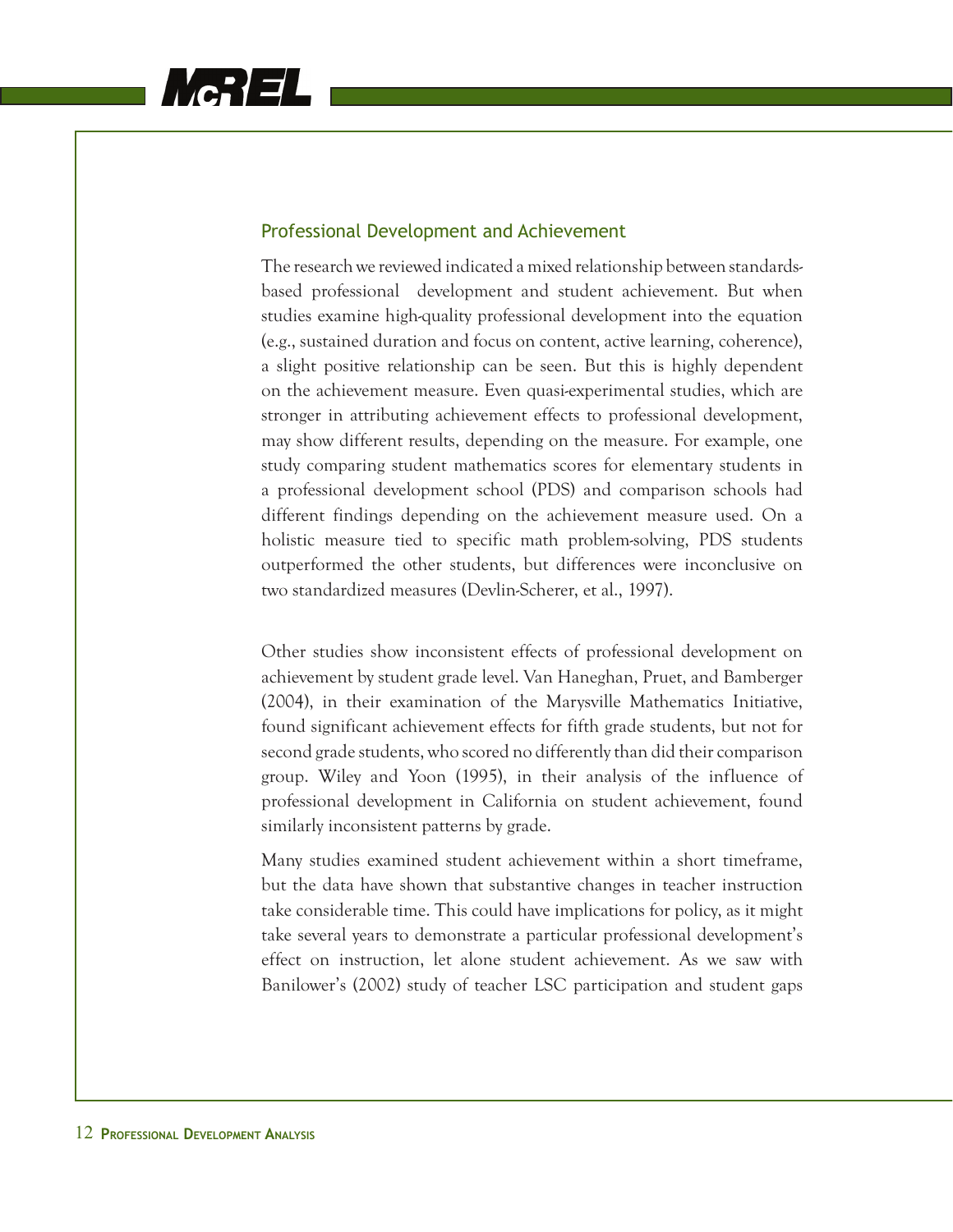in achievement, there was an initial plateau effect. For teachers to work through effects such as these, it requires patience, ongoing support and data collection, and a realistic approach to setting deadlines by which a particular professional development approach must demonstrate influences on student achievement.

### **The Policy and Practice are not Aligned with Quality Professional Development**

According to our review of the research, the relationship between standardsbased professional development in general and teacher instruction/student achievement is mixed. When aspects of the professional development's focus, duration, and nature are considered, however, some positive outcomes emerge in instructional change and also in student achievement, provided the test is aligned with the goals of the professional development training.

Given these data, it is important to examine the typical standards-based professional development that teachers experience. In general, they do not receive the types of learning opportunities that are likely to change their instruction and improve student achievement. For example, recent data from a national probability sample of mathematics and science Eisenhower participants indicated the following:

- The average time span of a professional development activity was less than a week.
- The average amount of contact hours per activity was 25 and the median was 15.
- Most activities did not have collective participation.
- Most activities did not have a major emphasis on content.
- Most activities had limited coherence and a small number of active learning opportunities (Garet, et al., 1999).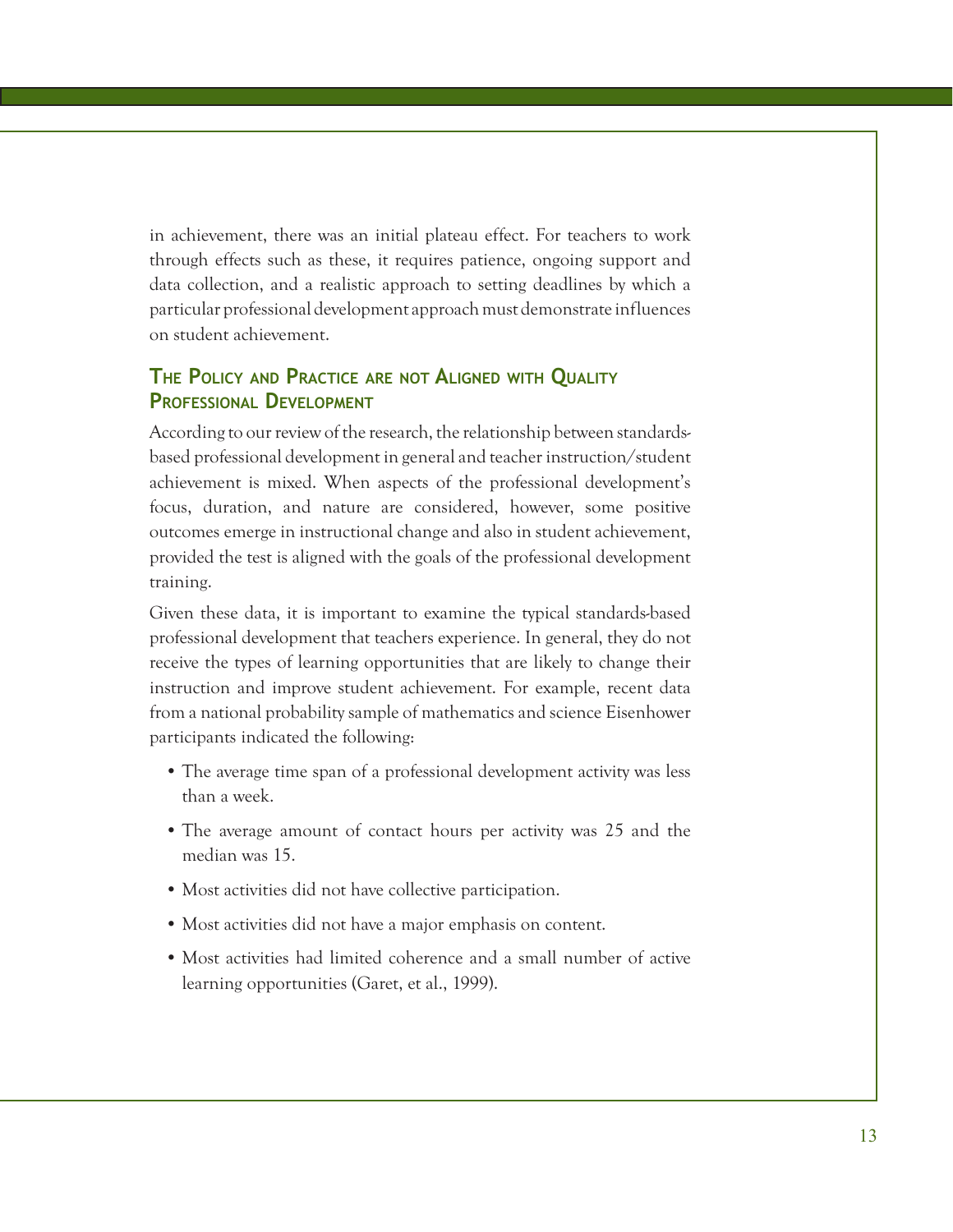

Additional data from these studies indicate that professional development opportunities vary tremendously from teacher to teacher— it is a highly individualized experience. Two teachers in the same school may have

**Recent data from a national probability sample of mathematics and science Eisenhower participants indicated the following:**

- The average time span of a professional development activity was less than a week.
- The average amount of contact hours per activity was 25 and the median was 15.
- Most activities did not have collective participation.
- Most activities did not have a major emphasis on content.
- Most activities had limited coherence and a small number of active learning opportunities (Garet, et al., 1999).

widely different professional development experiences, indicating that schools have traditionally lacked coherence in their training plans. Similarly, the same teacher may experience extreme fluctuations in the quality of professional development experiences from year to year (Porter, et al., 2000), raising questions about the sustainability of professional development efforts over time. While NCLB has possibly provided some coherence by requiring districts and schools to integrate professional development plans with their school improvement plans, it remains unclear that this has been helpful at the local level. Schools and districts may lack the capacity to apply knowledge about effective professional development and require additional assistance.

At the federal level, NCLB has provided some guidance about effective professional development in its list of characteristics of high-quality professional development. Characteristics include attention to building content knowledge and a focus on student learning, linked with achieving standards. They specifically exclude activities that are one-day or shortterm workshops or conferences. NCLB also recommends the inclusion of professional development on using data and assessments to inform and instruct classroom practice (NCLB, 2001, sec. 910, p. 1963). The law also emphasizes the importance of regularly evaluating professional development programs for their impact on teacher effectiveness, defined in terms of student achievement.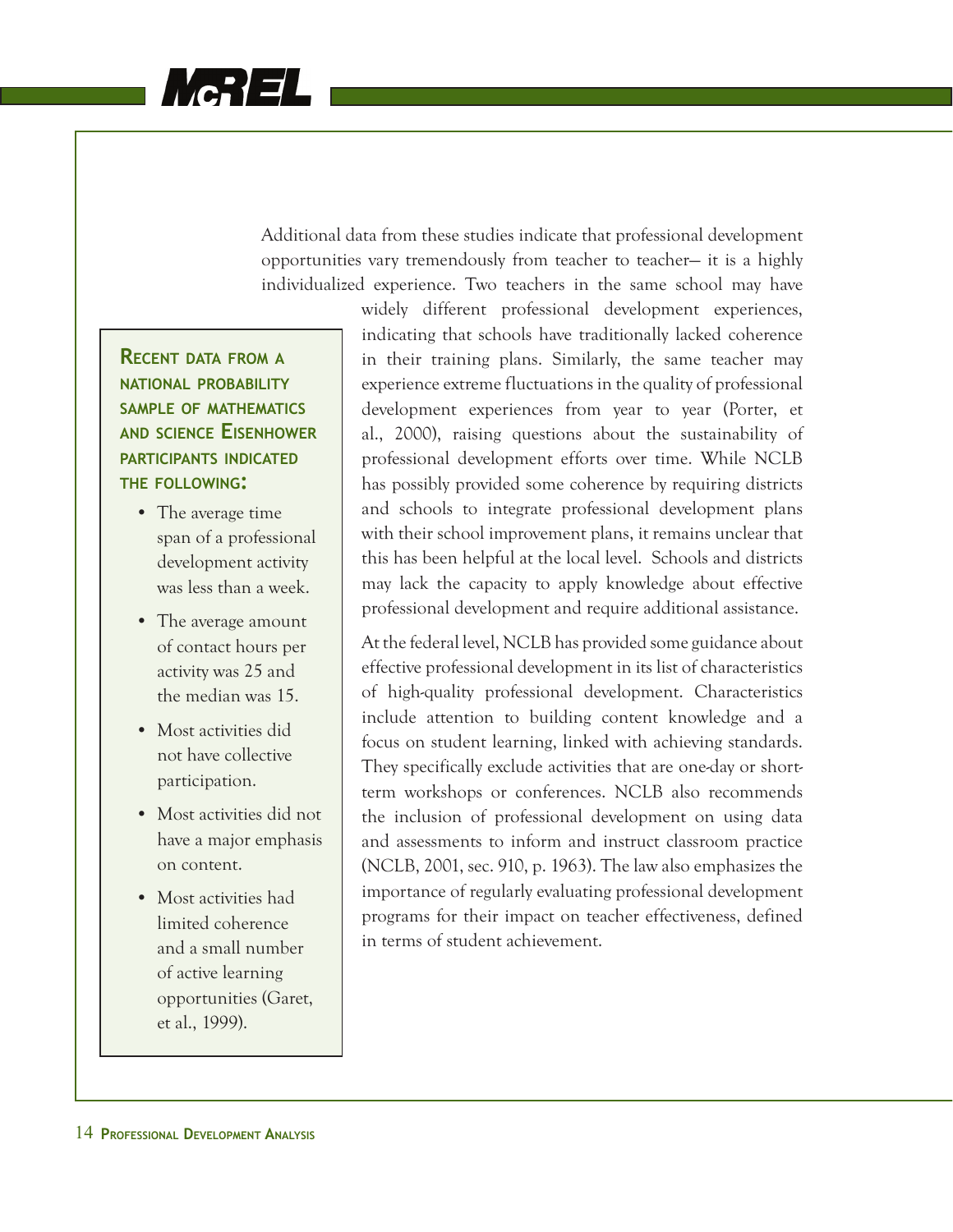At the state level, policies are similarly phrased to provide schools and districts with timelines, guidelines and requirements for creating professional development plans. But, with the exception of Missouri, states in the Central Region are characterized by a laissez-faire approach to shaping and funding professional development. A recent scan of state policies indicates that, while all states require professional development for recertification, requirements are based primarily on clock hours. Also, although most states have developed professional development program guidelines that are based on the NSDC recommendations, of the seven Central Region states, only Colorado has defined "high-quality" professional development in state policy. Kansas, on the other hand, is the only state with explicit policy language requiring professional development to be linked with standards. Other states display miscellaneous efforts around linking professional development with standards, but in many sites, these are pro forma, consisting of reporting professional development days in accountability reports. Importantly, no state in the Central Region has adopted policy for evaluating professional development programs (Education Commission of the States, 2005).

In the Central Region, intermediate education service agencies play an important role in helping schools and districts improve professional development so that it has a better chance of affecting teacher practice and student learning. A recent study of education service agencies indicated that the professional development they offer is becoming more coherent and of longer duration, consistent with research recommendations. But funding is still an issue; most of the agencies report a lack of sufficient resources, regardless of their funding formulas. Staff are described as "too thinly stretched" among schools that need help and technology-based professional development is being used as one way to handle that issue (McIver, 2002).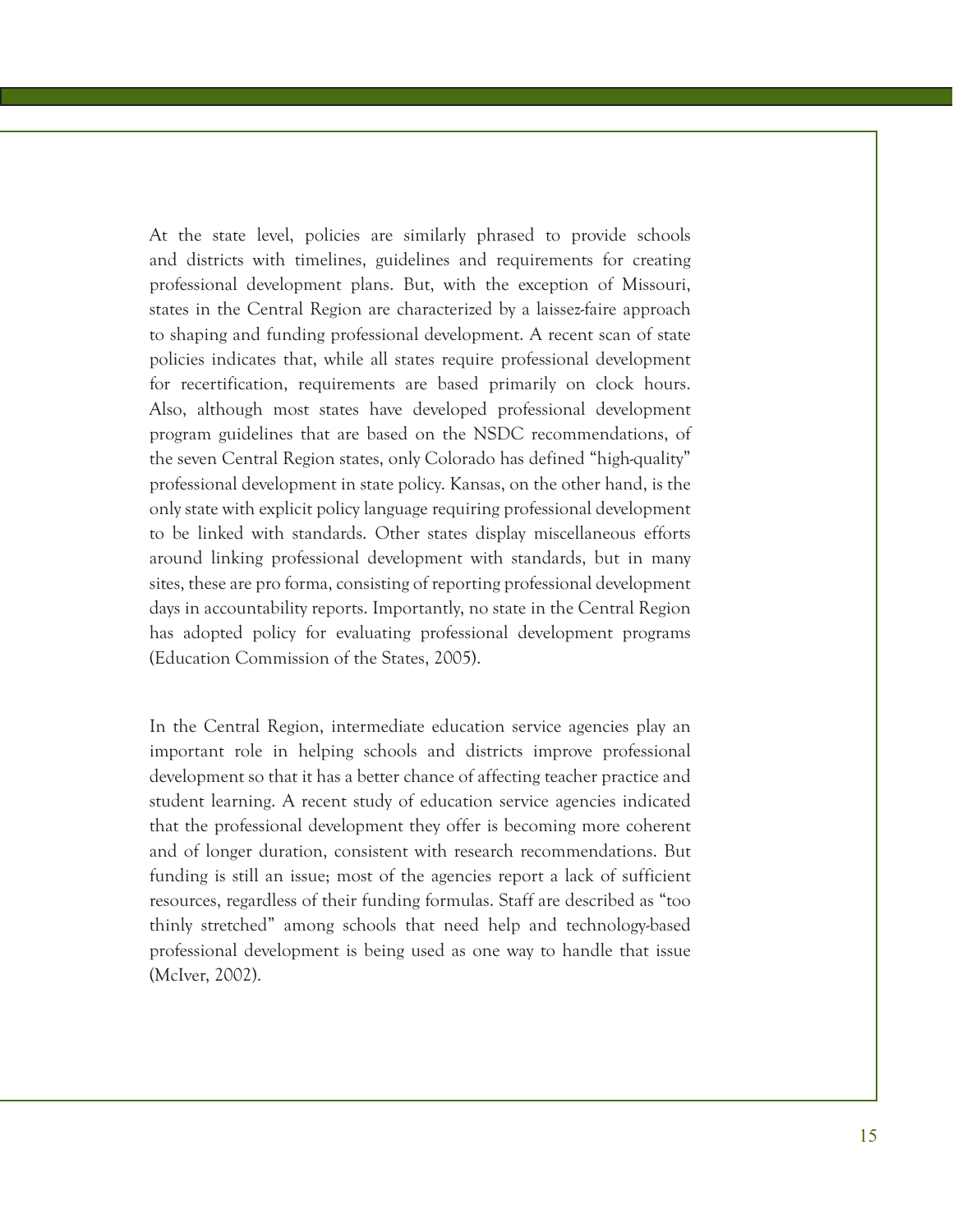

#### **Conclusions and Recommendations**

Given the lack of alignment between what we know about high-quality standards-based professional development and what's currently happening in the Central Region, there are several implications for policy.

#### Emphasize High-quality Professional Development Programs

Policymakers at all levels need to emphasize high-quality programs. But providing professional development that is long-lasting and focused on specific content and pedagogy requires more resources to implement than less effective professional development. States, districts and schools face hard choices between offering high-quality targeted professional development to fewer teachers and, as has been done in the past, providing more general professional development to greater numbers of teachers. However, repeating the past will not lead to different results.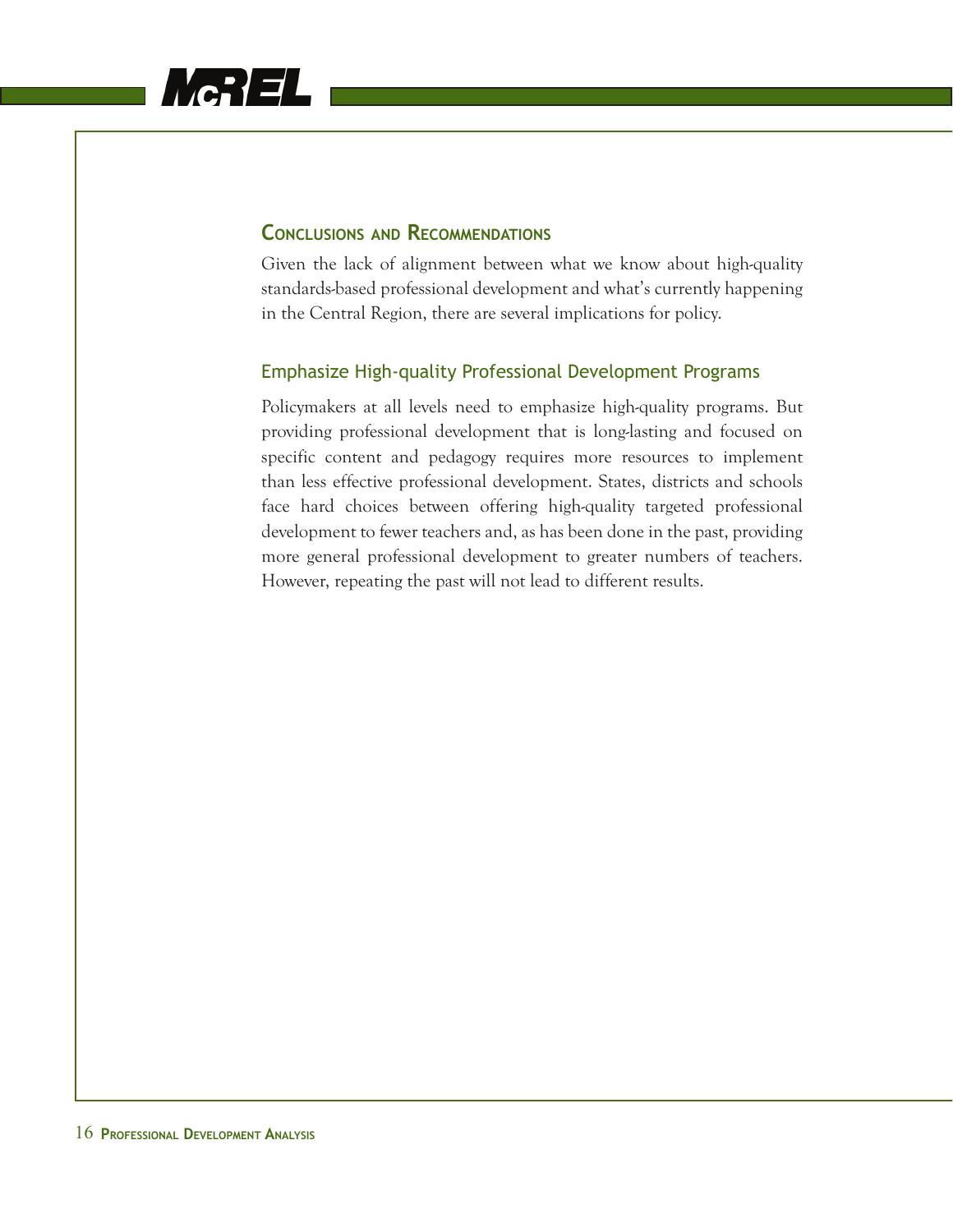#### Strengthen the Evidence Base

Policy requirements linking professional development plans with school improvement help to ensure that efforts are focused on student learning. However, following NCLB's example, state and district policymakers can help strengthen the evidence base by making high-quality program evaluation an integral requirement for professional development funding. Evidence of a rigorous evaluation design can be a requirement of professional development funding, and states can develop specific rubrics and policies to evaluate these designs. Such rubrics should include the following:

- Evidence that the professional development proposed is of high quality (e.g., has measures to ensure duration, considerable follow-up, active learning, and is focused on specific content and instructional strategies).
- Evidence that teacher instruction is examined as an outcome with descriptions of how instructional change is measured.
- Evidence that an achievement measure is used to assess impact on student learning and that the measure meets criteria for technical qualities (e.g., reliability, validity). While achievement on accountability measures is important, it also is important to measure student achievement on tests that are closely tied to the actual curriculum that the professional development addresses.
- Evidence that the research or evaluation design can attribute changes to the effect of the professional development. This may require comparing groups of teachers and students who don't participate in training or if that is not feasible, measuring teachers' attributions about changes in practice due to a professional development program.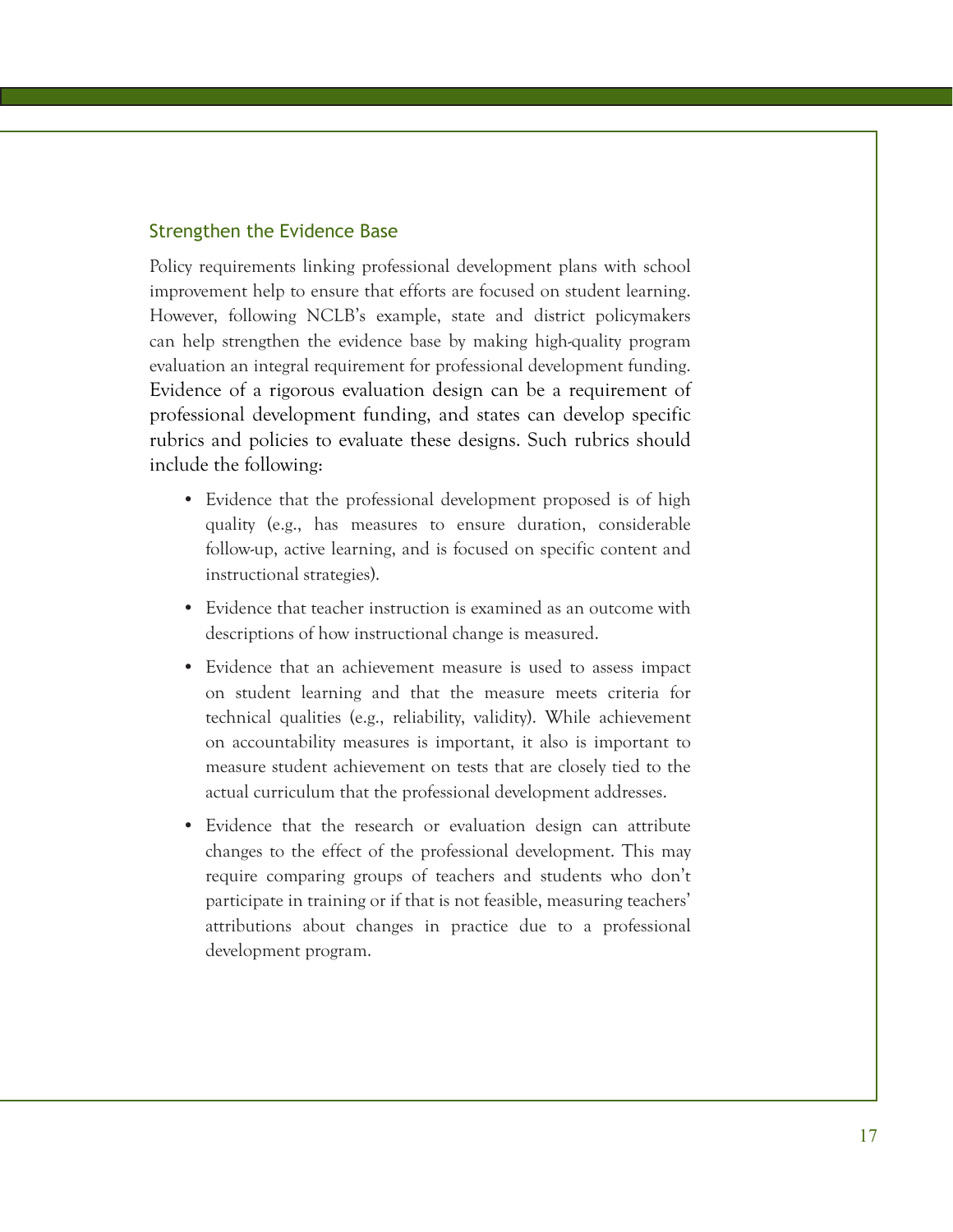

These types of evidence would allow policymakers and educators to make the case more readily that investment in high-quality professional development will lead to improved teaching and learning. They can be used to better identify promising programs and to monitor progress on an ongoing basis, in order to make adjustments, if necessary.

#### Take a Long-term View

The research indicates that substantial changes in teacher instruction and student learning take time. To that end, policymakers need to look beyond the current school year when examining the teaching and learning outcomes of professional development. Progress should be assessed on an ongoing basis, but districts and schools need to have the time and resources to really put these learning reforms into place and sustain them. It is unclear how this fits in with NCLB's timelines around Annual Yearly Progress (AYP) and its year-by-year implementation of consequences for schools that do not achieve AYP. But, in general, the research evidence suggests that NCLB's timeline for progress is too short and its accountability measures too far from the classroom for schools to see the effects of even high-quality professional development on student achievement. Policymakers and educators will need to balance issues of the resources that NCLB provides with these requirements.

#### Focus on Particular Areas of District and Teacher Need

The data indicate that some districts, particularly small and isolated ones, may need extra assistance in developing high-quality professional development programs. Many small districts lack centralized office capacity for content-specific professional development and lack literacy and mathematics specialists. They also often lack capacity for data analysis at the district level. Further, the time and money for teachers to attend centralized professional development may be prohibitive in remote sites.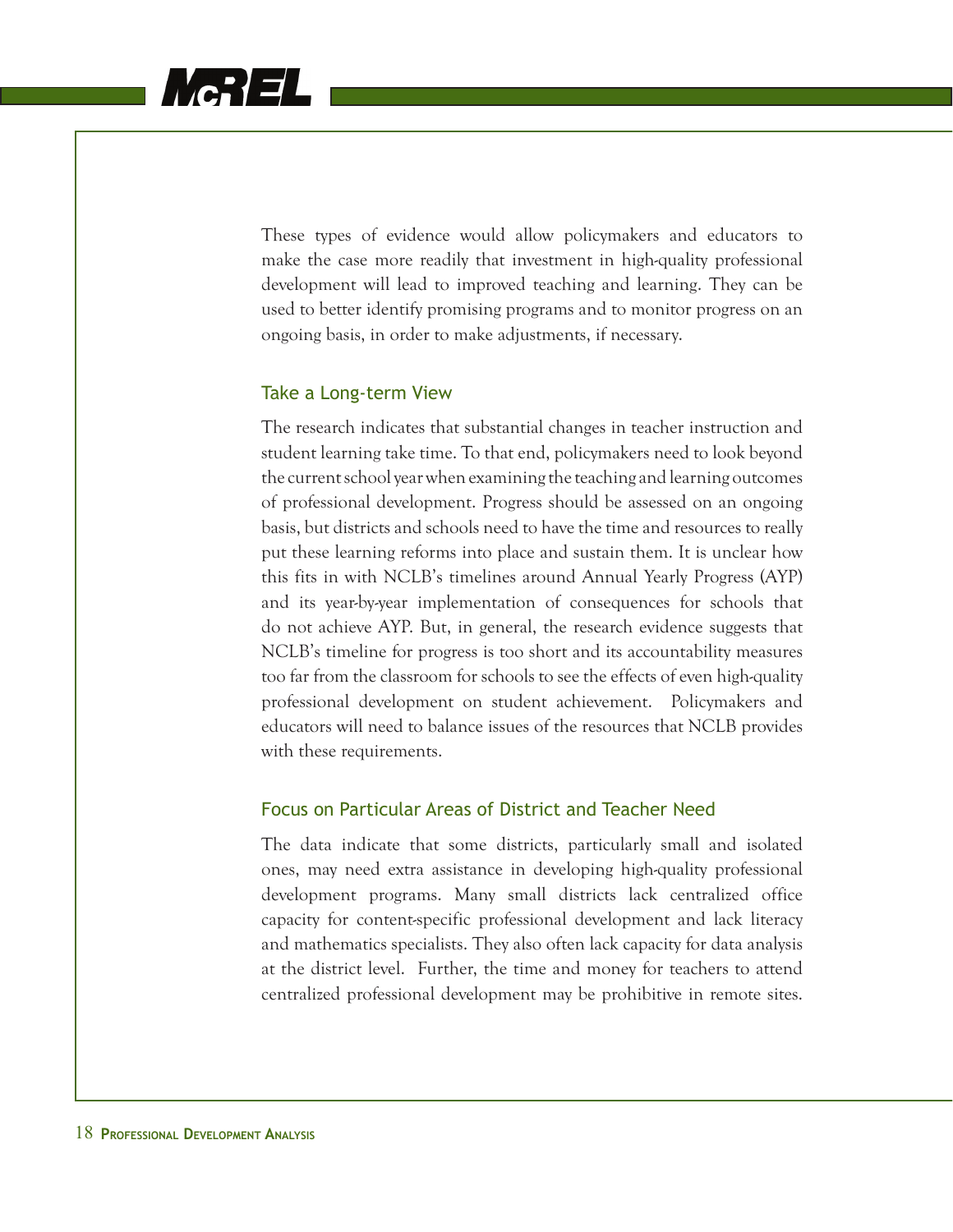One way to address this problem is through policy support for technologydelivered professional development, which can bring teachers together virtually. An example of this approach is McREL's Online Learning Communities.

Another area of need is teachers of special populations who do not generally receive targeted professional development. Nor do teachers who are placed in hard-to-teach schools. Teachers in these groups need high-quality, sustained, and focused standards-based learning opportunities. Providing incentives for participating in professional development is one way to reach out to these teachers. Current NCLB policy addresses this to some extent with initial technical assistance, but it is unclear whether federal timelines for showing improvement are adequate or not for substantive change. Pressure and increasing proximity to the policy's interventions of restructuring or school closure may detract from the sustained focus required to change teacher practice and student achievement.

#### Marshall Intellectual and Fiscal Resources

Schools and districts must assume responsibility as informed consumers of standards-based professional development. But frequently decisionmakers are at the mercy of unreliable information from the developer's marketing department. NCLB has attempted to address some of these issues in its emphasis on interventions that are proven through "scientifically based research," but, as our scan of the literature shows, such a research base is still in development. States can help by establishing accessible, centralized clearinghouses of promising professional development programs. Materials included in the clearinghouses should meet standards of quality, which could be centrally determined by the state using rubrics similar to the one suggested above for evaluating professional development. They should include examples of professional development created by individual schools and districts as well as by commercial providers.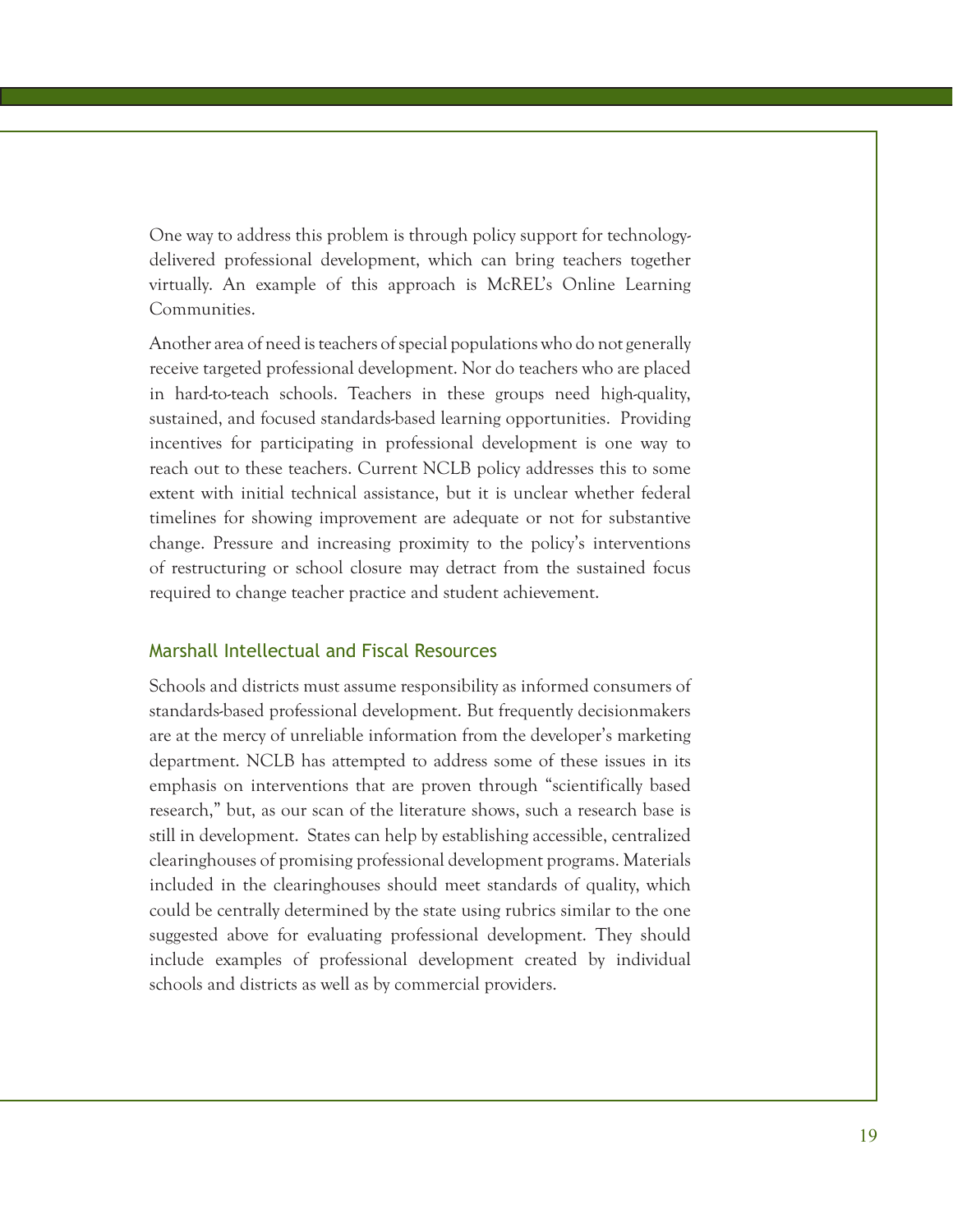A variety of materials are already available for districts to assess the quality of their professional development programs, but a centralized clearinghouse with clear quality indicators is still lacking. In Kansas, districts can use the Staff Development Rubric for District/School Assessment, which is based on the twelve National Staff Development Council (NSDC) Standards for Staff Development and addresses the quality of a district's staff development related to Context, Process and Content. McREL's Teacher Quality Toolkit has checklists and assessments that district and school personnel can use to audit the quality of their professional development programs, professional learning communities, and partnerships (Lauer, Dean, Martin-Glenn, & Asensio, 2005).

States and districts should ensure that all schools have the resources, time and money to participate in high-quality professional development. Resources should be made available through a combination of outside sources and reallocation of existing funds. The NCLB emphasis on evaluating professional development quality through research should be considered an opportunity for local policymakers to examine the effectiveness of their own programs and show evidence of particular successes.

NCLB states that all students should be taught by "highly qualified" teachers. If being highly qualified means that a teacher must be aware of and cover content linked to standards, professional development programs do not require tremendous change. But if highly qualified teachers are deemed educators who have deep content knowledge, can use appropriate pedagogy for higher-order learning, and can target different students' learning needs appropriately so that they learn in ways that can be documented on a wide variety of assessments— this type of professional development venture is something else entirely. And without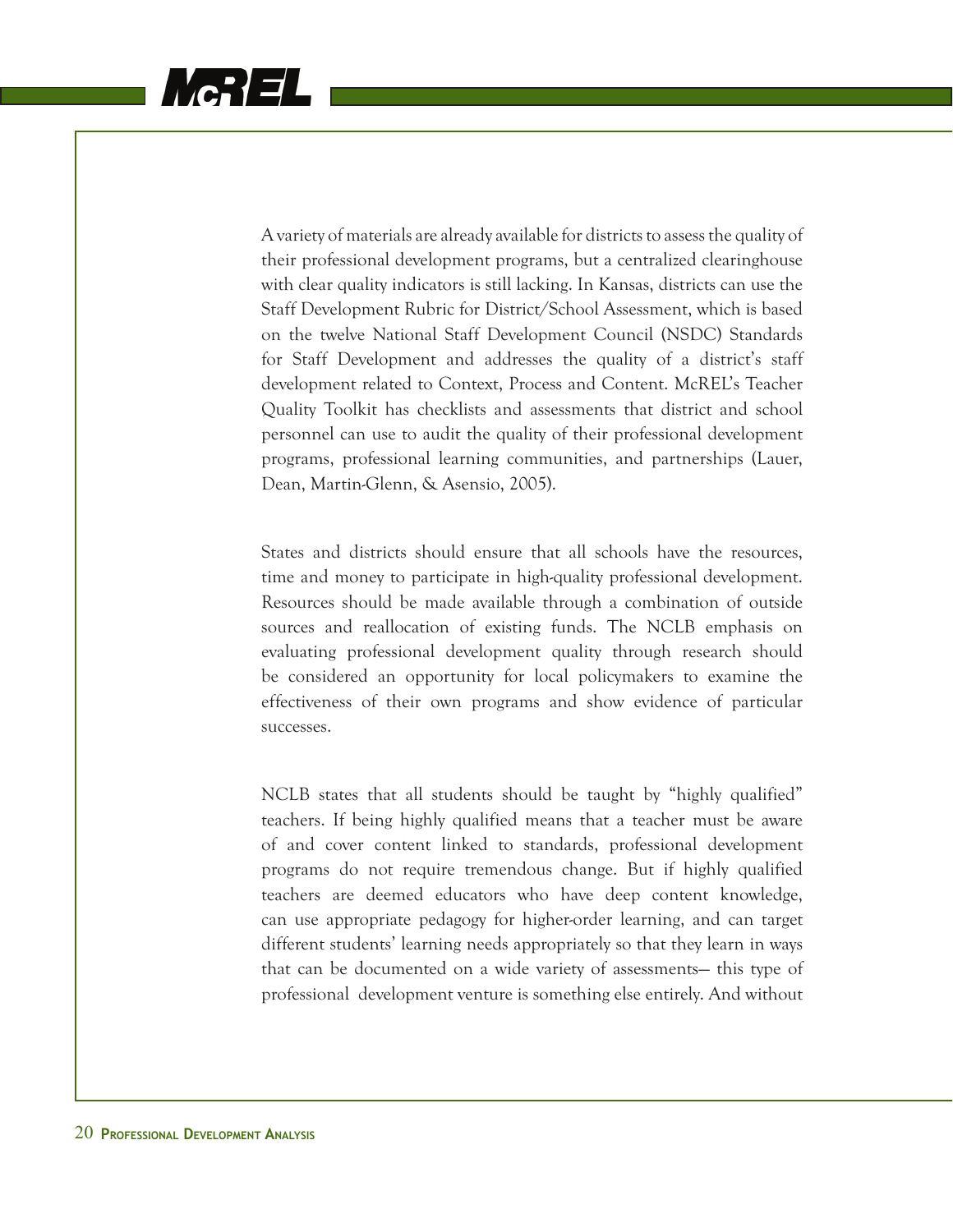focused allocation of increased resources to support teachers' learning opportunities, the promise of "highly qualified" teachers becomes an empty political phrase.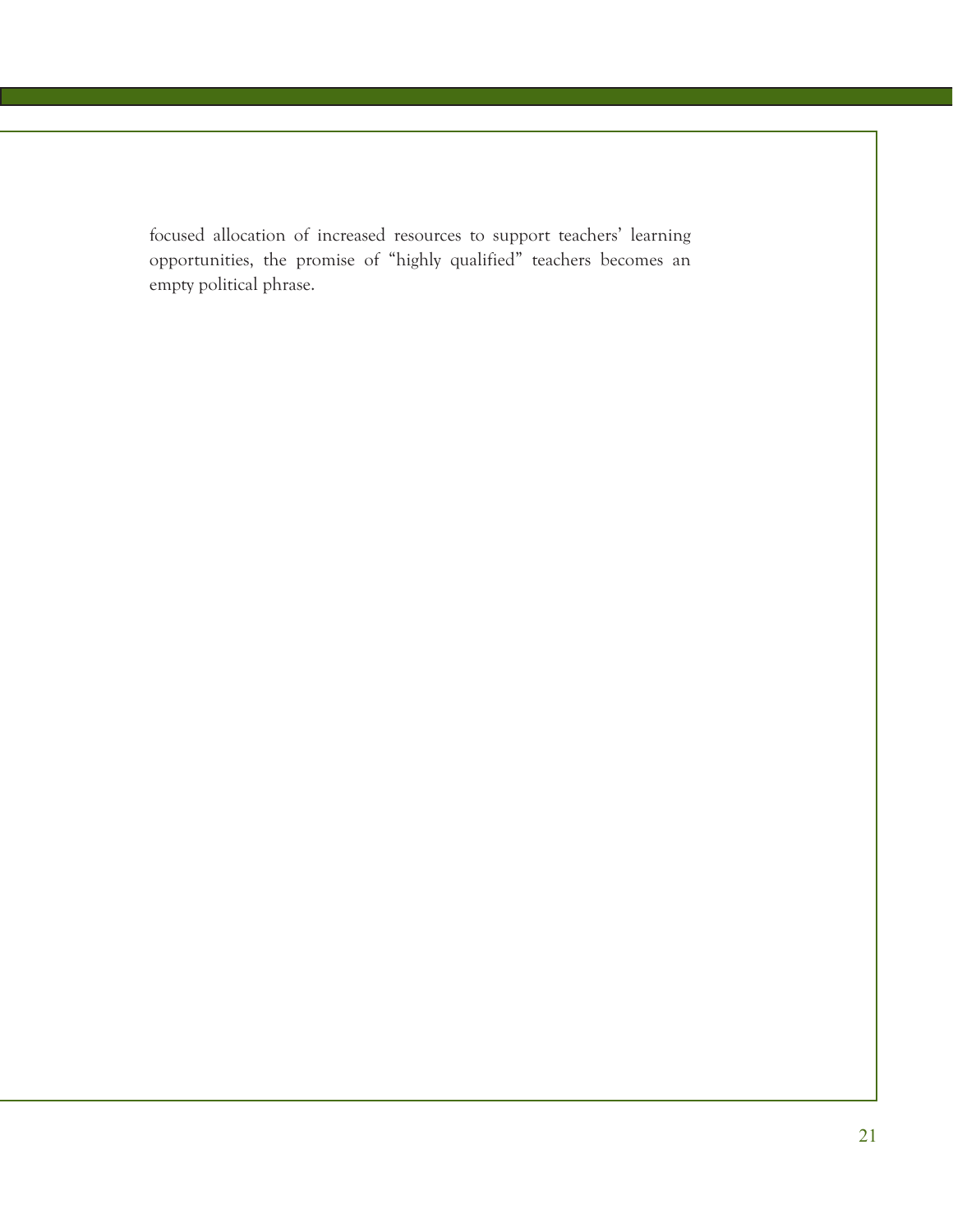

#### **References**

- Banilower, E. R. (2002). R*esults of the 2001–2002 study of the impact of the local systemic change initiative on student achievement in science*. Chapel Hill, NC: Horizon Research.
- Boyd, S. E., Banilower, E. R., Pasley, J. D., & Weiss, I. R. (2003). *Progress and pitfalls: A cross-site look at local systemic change through teacher enhancement.* Chapel Hill, NC: Horizon Research, Inc.
- Cohen, D. K., & Hill, H. C. (2000). Instructional policy and classroom performance: The mathematics reform in California. *Teachers College Record, 102*(2), 294–343.
- Corcoran, T., McVay, S., & Riordan, K. (2003). *Getting it right: The MISE approach to professional development.* Philadelphia, PA: Consortium for Policy Research in Education.
- Devlin-Scherer, W., & et al. (1997). *The effects on student learning on transforming professional development schools to focus on national content standards*. U.S.: Massachusetts.
- Education Commission of the States (2005). *Professional development database.* Denver, CO: Author. Retrieved October 26, 2005, from http://mb2.ecs.org/reports/Report.aspx?id=425
- Fishman, B. J., Marx, R. W., Best, S., & Tal, R. T. (in press). Linking teacher and student learning to improve professional development in systemic reform. *Teaching and Teacher Education.*
- Garet, M. S., Birman, B. F., Porter, A. C., Desimone, L., & Herman, J. (1999). *Designing effective professional development: Lessons from the Eisenhower program [and] technical appendices.* U.S.: District of Columbia.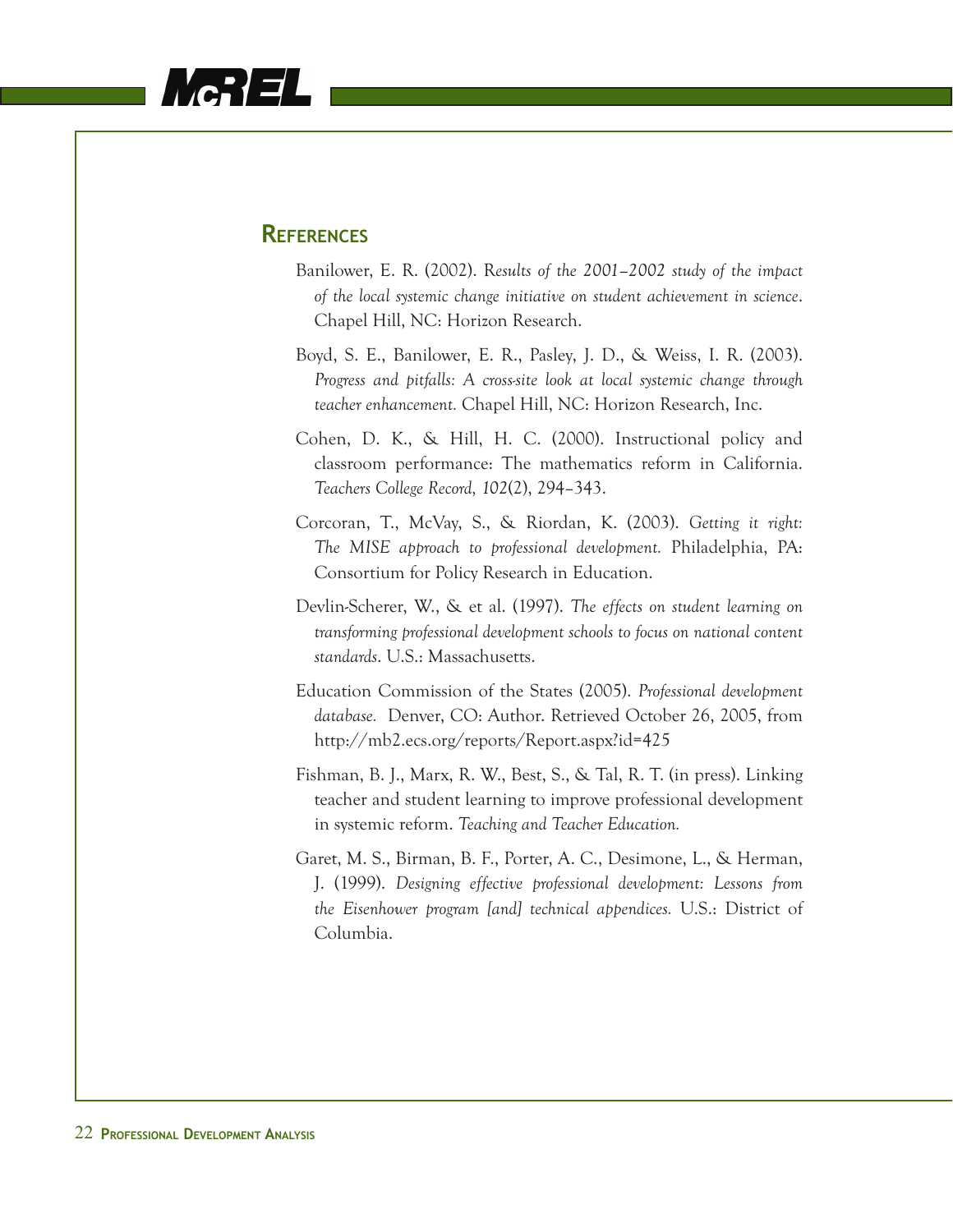- Guskey, T. (2003). Analyzing lists of the characteristics of effective professional development to promote visionary leadership. *NASSP Bulletin, 87*(637), 4–18.
- Lauer, P., Dean, C., Martin-Glenn, M., Asensio, M. (2005). *Teacher quality toolkit: 2nd edition.* Aurora, CO: Mid-continent Research for Education and Learning.
- Lauer, P, Snow, D., Martin-Glenn, M., Van Buhler, R., Stoutemyer, K., & Snow-Renner, R. (2005). *The influence of standards on K–12 teaching and student learning: A research synthesis.* Aurora, CO: Midcontinent Research for Education and Learning.
- McIver, M. (2002). *Education service agencies: Initiating, sustaining, and advancing school improvement.* Aurora, CO: Mid-continent Research for Education and Learning.
- National Staff Development Council. (2001). *Tools for growing the NSDC Standards.* Oxford, OH: Author.
- No Child Left Behind Act of 2001. Public Law 107–110. 115 STAT. 1425. Retrieved October 26, 2005, from http://www.ed.gov/ policy/elsec/leg/esea02/index.html
- Pasley, J. D. (2002). *The role of instructional materials in professional development: Lessons learned from the LSC community.* Retrieved October 26, 2005, from http://www.horizon-research.com/LSC/ news/pasley2002.php
- Porter, A. C., Garet, M. S., Desimone, L., Yoon, K. S., & Birman, B. (2000). *Does professional development change teaching practice? Results from a three-year study.* U.S.: District of Columbia.